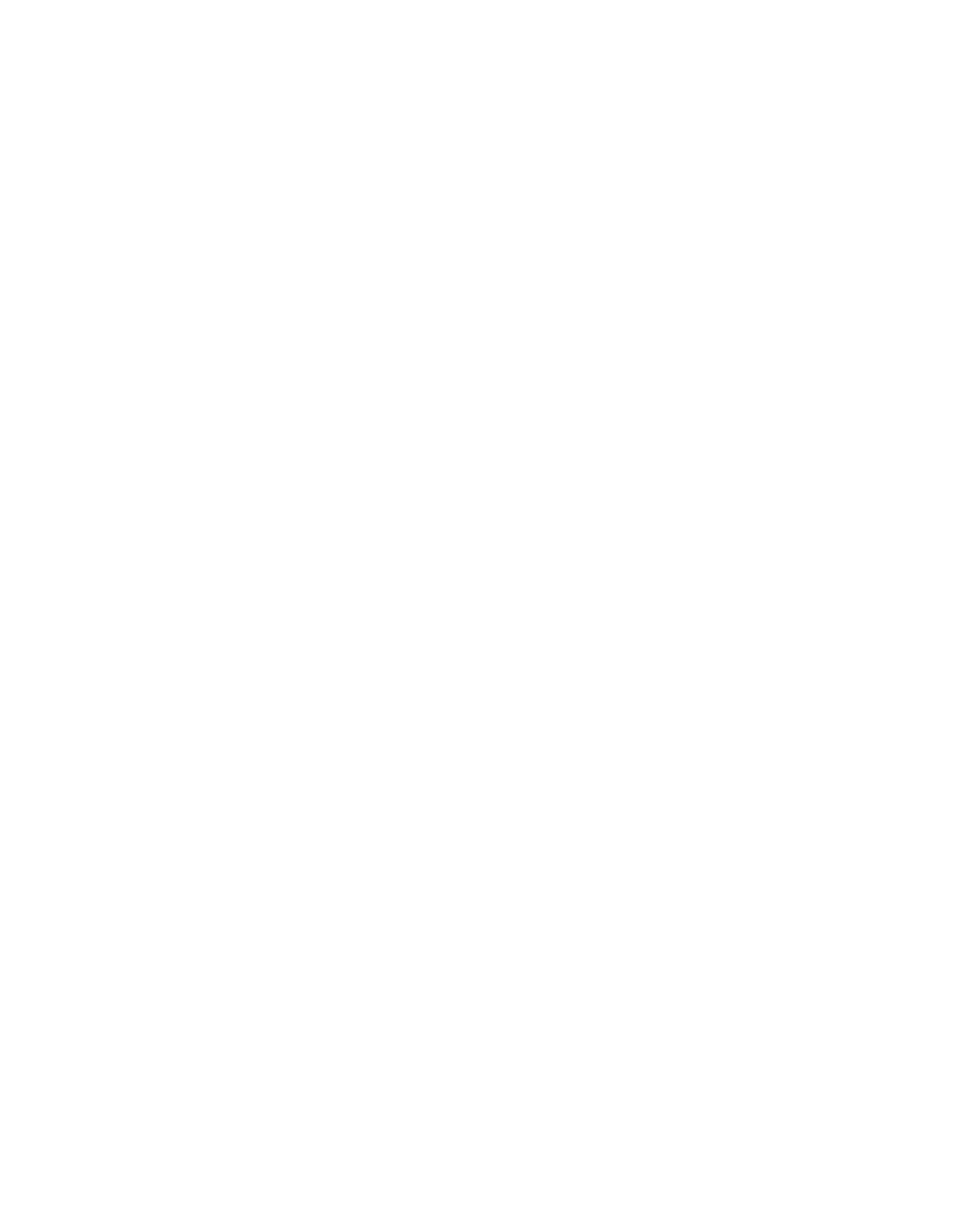

# COPENHAGEN CONSENSUS CENTER WORKING PAPER OCTOBER 2008

# Best Practice Paper Food Fortification with Iron and Iodine

Sue Horton $\check{~}$ , Venkatesh Mannar $^\dagger$  and Annie Wesley $^\ddagger$ 

Acknowledgements: The authors would like to thank Nilanthi de Silva, Dirk Engels and Harold Alderman for helpful comments on a previous draft. Cover image credit: Andrew Hall, Westminster University

**COPENHAGEN CONSENSUS CENTER**

<sup>+</sup> Visiting Scientist, Micronutrient Initiative and Professor of Economics Wilfrid Laurier University Waterloo N2L 3C5, Canada, shorton@wlu.ca

<sup>,</sup> President, Micronutrient Initiative, 180 Elgin Street Suite 1000, Ottawa K2P 2K3, Canada, vmannar@micronutrient.org

 $\ddagger$ Senior Program Specialist, Micronutrient Initiative, 180 Elgin Street Suite 1000, Ottawa K2P 2K3, Canada, awesley@micronutrient.org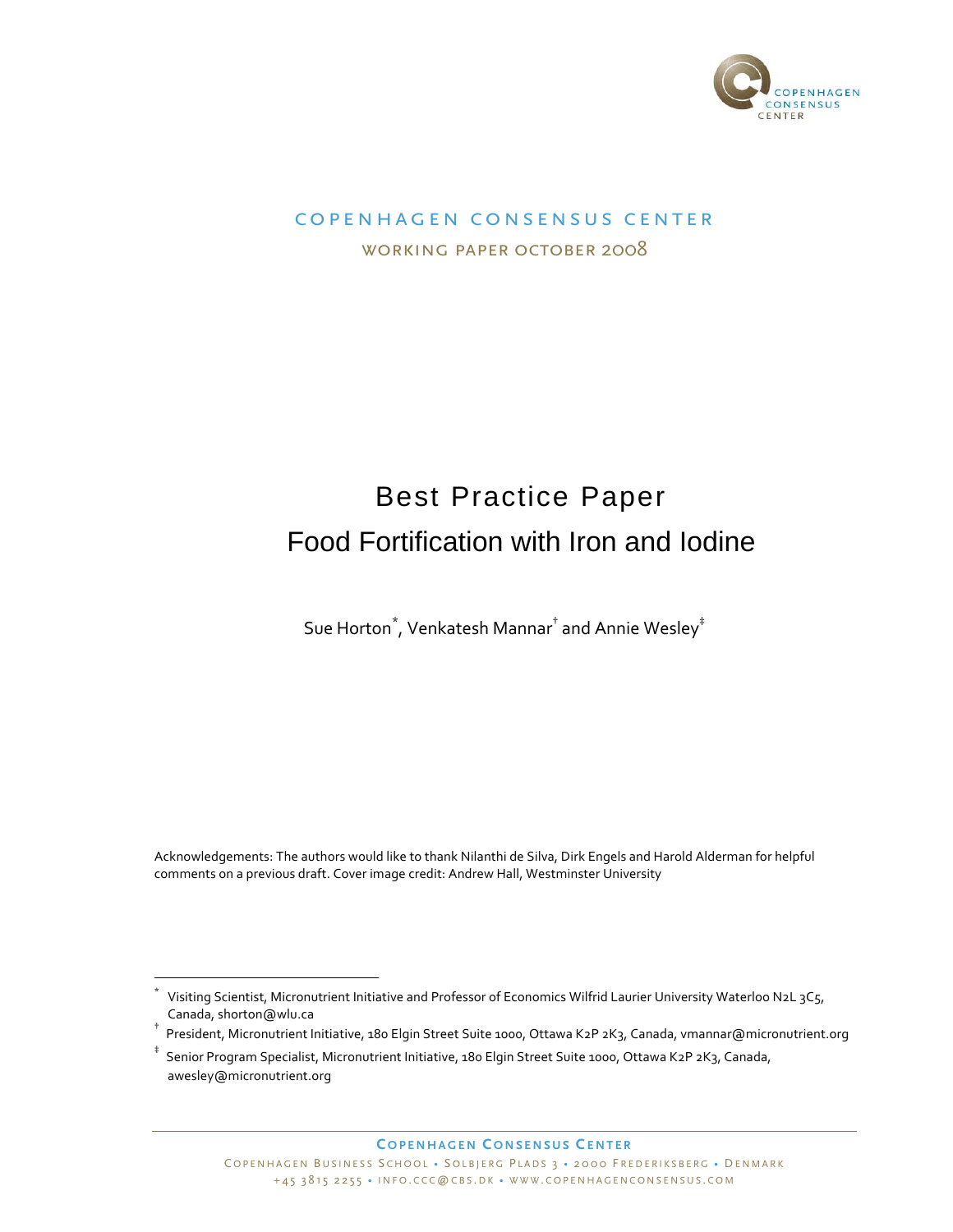# **PREFACE**

For two years before Copenhagen Consensus 2008, a team of experts wrote papers identifying the best ways to solve the world's biggest problems.

Those papers showed that we have the knowledge to do tremendous amounts of good in each of these areas.

That research was utilized by a panel of top economists, including Nobel laureates, who were commissioned by the Copenhagen Consensus Center to identify the most effective investments.

The prioritized list produced by Copenhagen Consensus 2008 provides governments, donors and philanthropists with a quide to the areas where relatively small amounts of money can prove extremely powerful.

The research that provided the building blocks to this process - and a full description of the outcome - form the book, 'Global Issues, Global Solutions, Volume Two', published by Cambridge University Press in 2009. This is an excellent overview of global problems and the most promising solutions.

Given the level of interest in Copenhagen Consensus 2008, the Copenhagen Consensus Center decided to commission a specific set of papers that deal with the spending options given highest priority by the expert panel.

The goal of these Best Practice Papers is to provide clear and focused empirical recommendations on the costs and benefits of implementing the solutions, and advice on how to do so.

The problems dealt with by Copenhagen Consensus 2008 are vast. The practical approaches identified here prove incredibly powerful reading. The Copenhagen Consensus Center hopes that they shall prove an invaluable resource, and further advance the goal of promoting the most sound investments to help humanity.

**Bjorn Lomborg** Copenhagen, 2009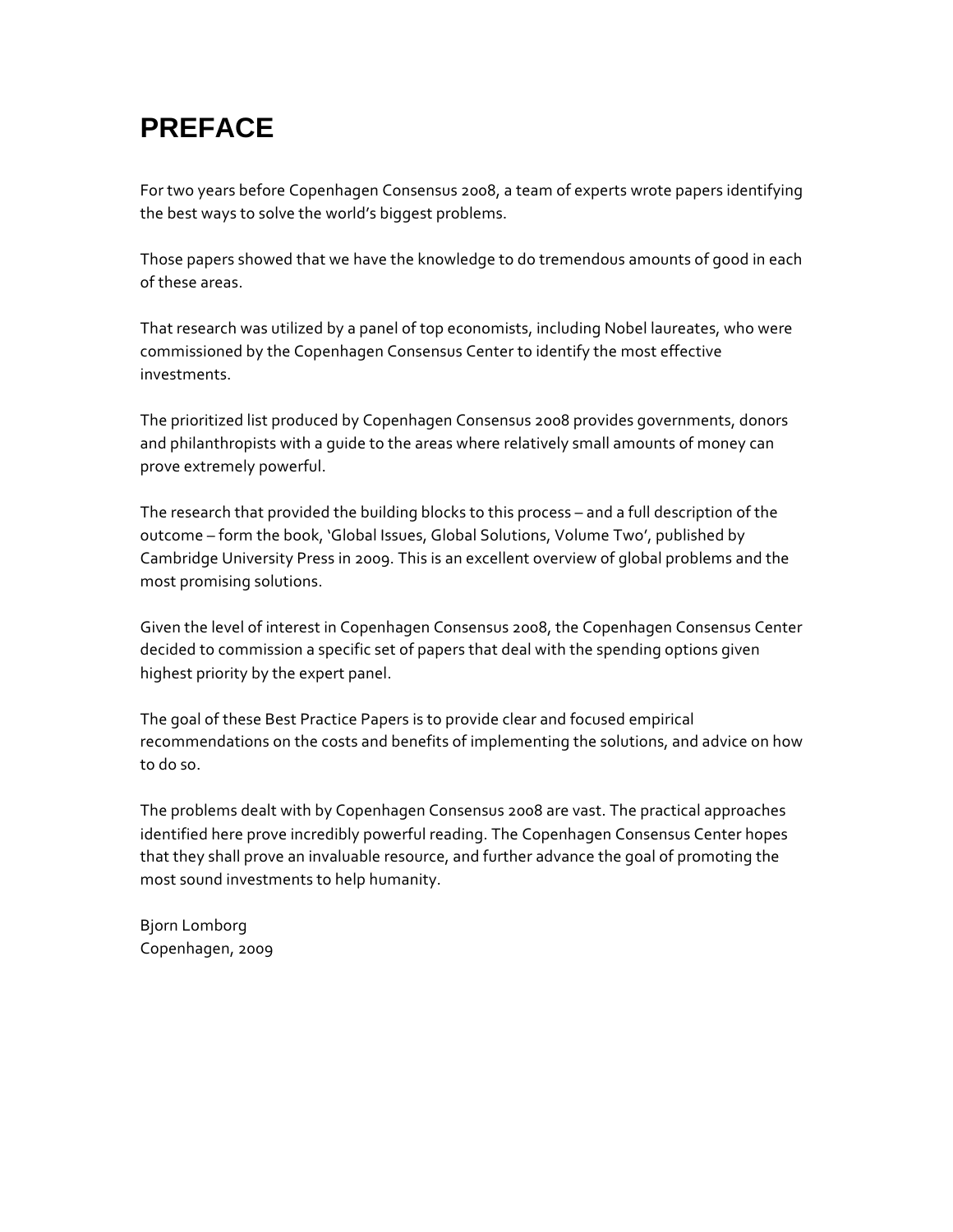# **EXECUTIVE SUMMARY**

An estimated 2 billion people worldwide have inadequate iodine intake, although international efforts have helped to reduce the most severe manifestations of iodine deficiency disorders (cretinism). Dietary deficiencies are associated with soils which are deficient in iodine, unless there are other sources in the diet such as marine products. Both industrialized and developing countries still exhibit deficiencies.

Iron deficiency affects one in three of the world's population, and severe deficiency (which can cause death of mothers and their newborns) remains a problem. Diets of poor people are often low in animal products (which contain iron that is more readily absorbed), low in fruit (which can enhance iron absorption) and high in some cereals (which contain phytate which hinders absorption). Infection and poor sanitation (hence infection with hookworm) also exacerbate iron deficiency.

Iodization of salt began in Switzerland in 1922 and in Michigan in the US in 1924. The Universal Salt Iodization initiative began a major extension of salt iodization to the developing world in 1990. This increased the proportion of the world's population with access to iodized salt from 20% prior to 1990, to about 70% currently. However, iodine deficiency remains a public health problem in 47 countries.

Fortification with iron is at an earlier stage. Several developed countries have fortified flour with iron since the 1940's, and more recently this has spread to Latin America, the Middle East and North Africa. Currently more than 63 countries are fortifying some or all of their flour with iron and/or folic acid and in some cases other nutrients. An international goal for fortification wheat and maize milled from roller (large scale) mills is being developed for 2015.

Some lessons from salt iodization are as follows:

- Mandatory iodization has much greater success in increasing coverage;
- Legislation alone is not enough, and inspection, monitoring and public education are all necessary;
- Public-private partnerships have been key, both within countries, and internationally; the Network for Sustained Elimination of Iodine Deficiency has played a key role internationally;
- Solving technical issues is important, for example providing technical support for small producers to iodize at source;
- Financial sustainability is an issue which needs to be solved, especially to allow smaller producers to remain viable.
- Maintaining the current 70% coverage and striving to cover the rest of the 30% should be the focus

The issues currently being addressed for iron fortification are similar: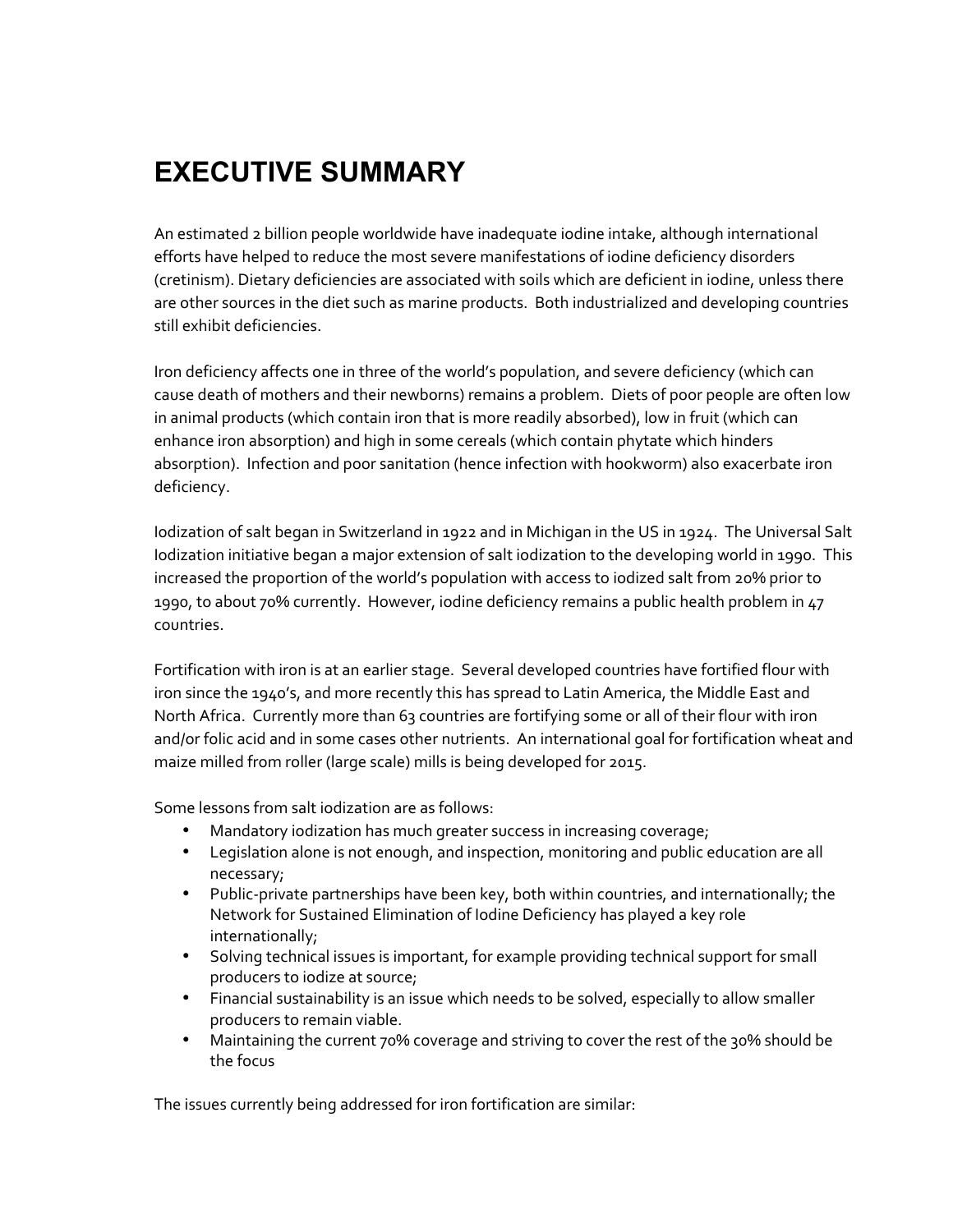- Mandatory fortification of certain types of flour (identified at the national level) helps improve coverage;
- Inspection, monitoring and public education are all necessary;
- Use of the recommended forms of ion with high bioavailability in the context of the population's diet is important to achieve the impact of reduced iron deficiency
- Public-private partnerships are vital and are currently being strengthened both within countries and internationally;
- Technical issues remain; wheat and maize flour from large mills reach a smaller proportion of the world's population than does salt, so alternatives need to be considered, such as condiments and rice. Home fortification of weaning or complementary foods is another possibility, in order to reach children under 2 years.
- Financial sustainability needs consideration: initial expenditures are required (setting up monitoring systems where they do not exist; purchasing feeders for mills; social marketing campaigns), as well as covering recurrent costs.

Salt iodization and flour fortification with iron are very inexpensive: approximately \$0.05/person/year for iodine and \$0.12/person/year for iron fortification of wheat and maize flour. Up to 80-90% of the population can be reached at this cost level for iodine, and up to 70% for iron: the cost of reaching the remaining population is higher.

In the long run, consumers can bear the recurrent costs of fortification; however there are costs to initiate programs. International assistance to move towards USI is estimated to have been \$350 million to date, with an estimated additional \$200m required to reach the goal. To achieve the Flour Fortification Initiative goal by 2015 would require an estimated additional \$300 million in international support.

Correcting iodine deficiency yields benefits in terms of increased future cognitive ability with an estimated 30:1 benefit:cost ratio. Correcting iron deficiency yields benefits in increased cognitive ability as well as greater current endurance and work capacity of adults, with an estimated 8:1 benefit:cost ratio. There are additional human benefits in terms of fewer stillbirths (iodine), and lower maternal mortality rates and neonatal deaths (iron). This makes the investments in fortification very worthwhile.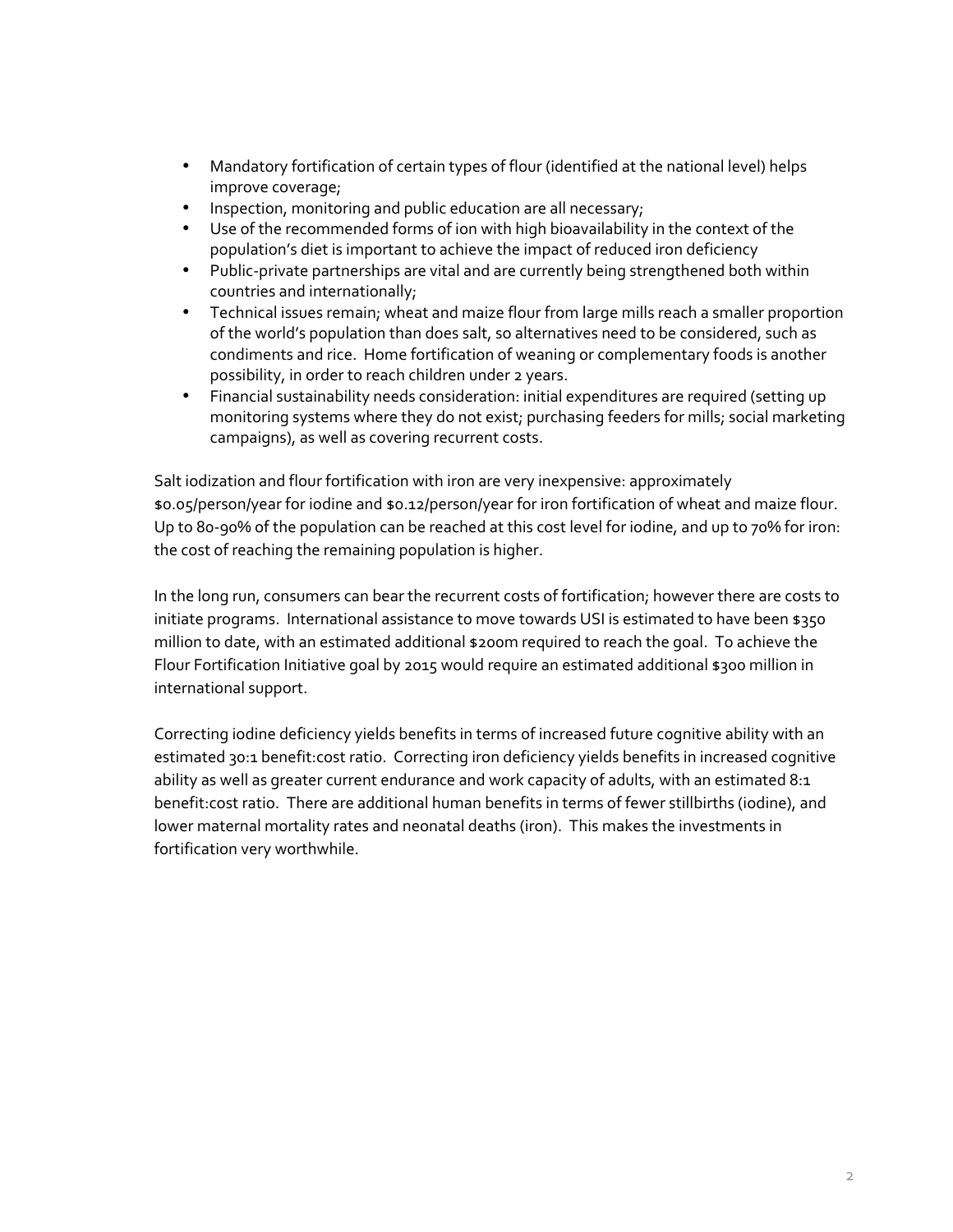In the Copenhagen Consensus, 2008, a group of world‐renowned economists ranked fortification with micronutrients (i.e. vitamins and minerals), among the top three international development priorities. Specifically, fortification with iron and iodine, two minerals needed in small quantities in daily diets, was ranked as a top public health intervention priority for countries using benefit‐cost analysis.

Undernutrition remains widespread around the world, despite significant reductions in income poverty in recent years. Recent estimates published in the Lancet (Black et al 2008) suggest that "maternal and child undernutrition is the underlying cause of 3.5 million deaths, 35% of the disease burden in children younger than 5 years, and 11% of total global DALY's" (Disability‐Adjusted Life Years).

One of the most widespread nutrient deficiencies is that of iron, which is estimated to affect 1 in 3 of the world's population (Figure 1, from de Benoist et al 2008). Iron deficiency has adverse effects on work productivity of adults, leading to losses in economic output. Improving iron status of deficient adults improves their productivity in heavy manual labor by up to 17%, and in lighter manual labor by up to 5% (see citations in Horton and Ross, 2003). Iron deficiency also interferes with normal brain development and learning among children. Studies confirm that children with adequate iron status better interact with others and have better cognition (see an interesting longitudinal study by Lozoff et al, 2006), as well as perform better in school (Bobonis et al, 2006), and hence the potential for higher lifetime income. Iron deficiency anemia among pregnant women is associated with increased risks in childbirth, causing more than 20% of maternal mortality in Asia and sub‐Saharan Africa and more than 20% of the deaths in the first week of life.

Severe iodine deficiency in pregnancy is associated with significant cognitive losses in babies, with the most extreme outcome being cretinism, where the individual is mentally retarded and has almost no chance of a healthy and productive life. Even mild and moderate iodine deficiency among women during pregnancy can result in significant IQ losses and learning ability in their children. Adequate iodine intake is also essential for cognitive development in young children.

Micronutrient fortification of foods and condiments allows for an inexpensive and highly cost‐ effective strategy to improve and protect micronutrient status of populations. Iodine deficiency has been successfully reduced by the implementation of Universal Salt Iodization programs in most countries. However, more than 1.8 billion people in developed and developing countries are still not covered by iodized salt and therefore not protected from deficiency (Figure 2 from UNICEF 2008). Fortification of wheat and maize flour with iron has been recognized as a sustainable and low cost strategy to reduce the burden of iron deficiency. As well be described further below, essentially all the countries of Americas and a number of countries in the Middle East and Africa have successfully implemented wheat and/or maize flour fortification, and multi-sectoral efforts are underway to have 90% of industrially processed flours fortified by 2015 (source: Flour Fortification Initiative).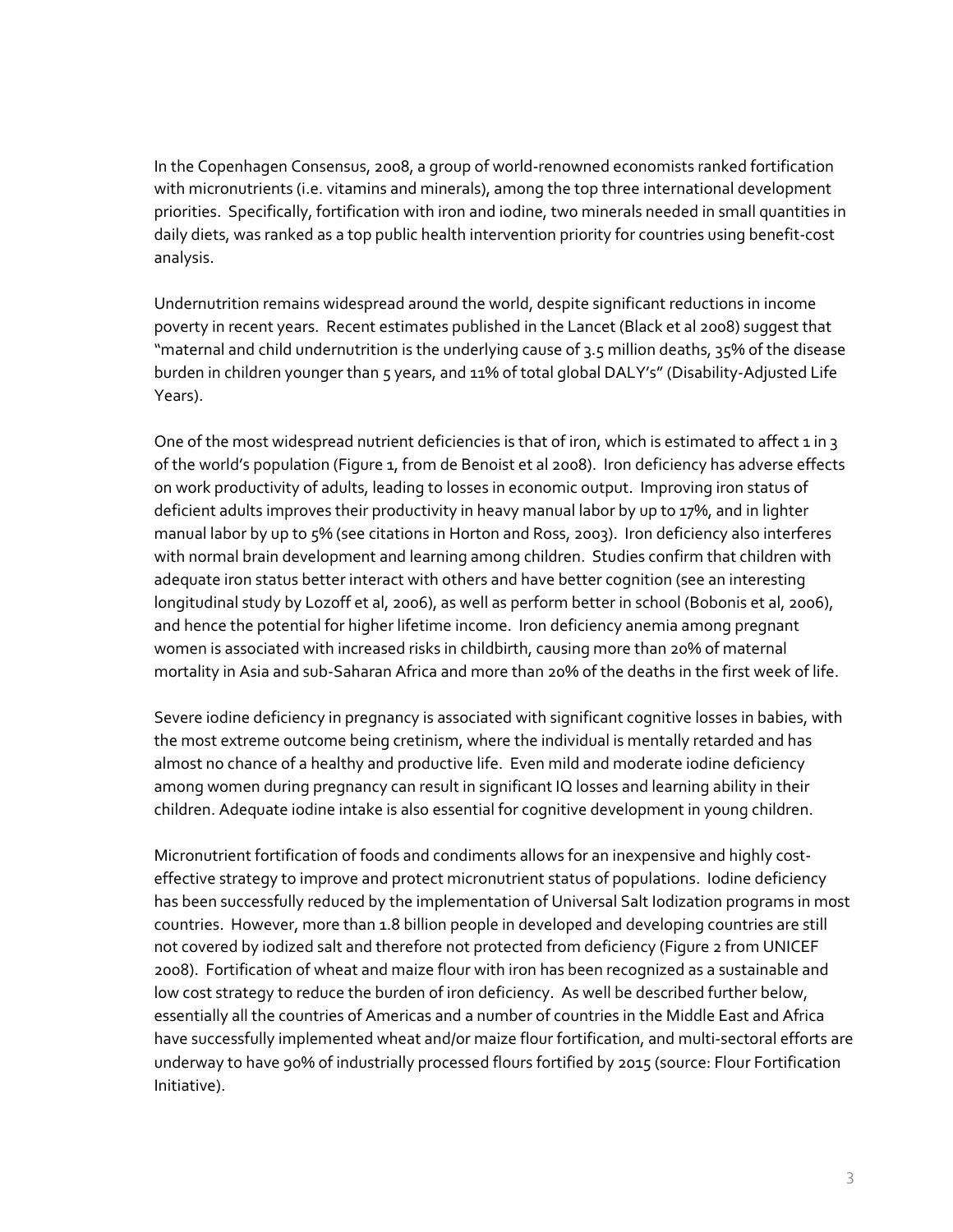Section 1 below briefly discusses the range of challenges that increase the risk of iron and iodine deficiencies in populations; section 2 describes the key components for implementing sustainable national fortification programs as a sustainable solution to reducing the public health burden of vitamin and mineral deficiencies among the large majority of the world's population; section 3 undertakes more detailed economic analysis of fortification; and the fourth and final section discusses the implications of the analysis.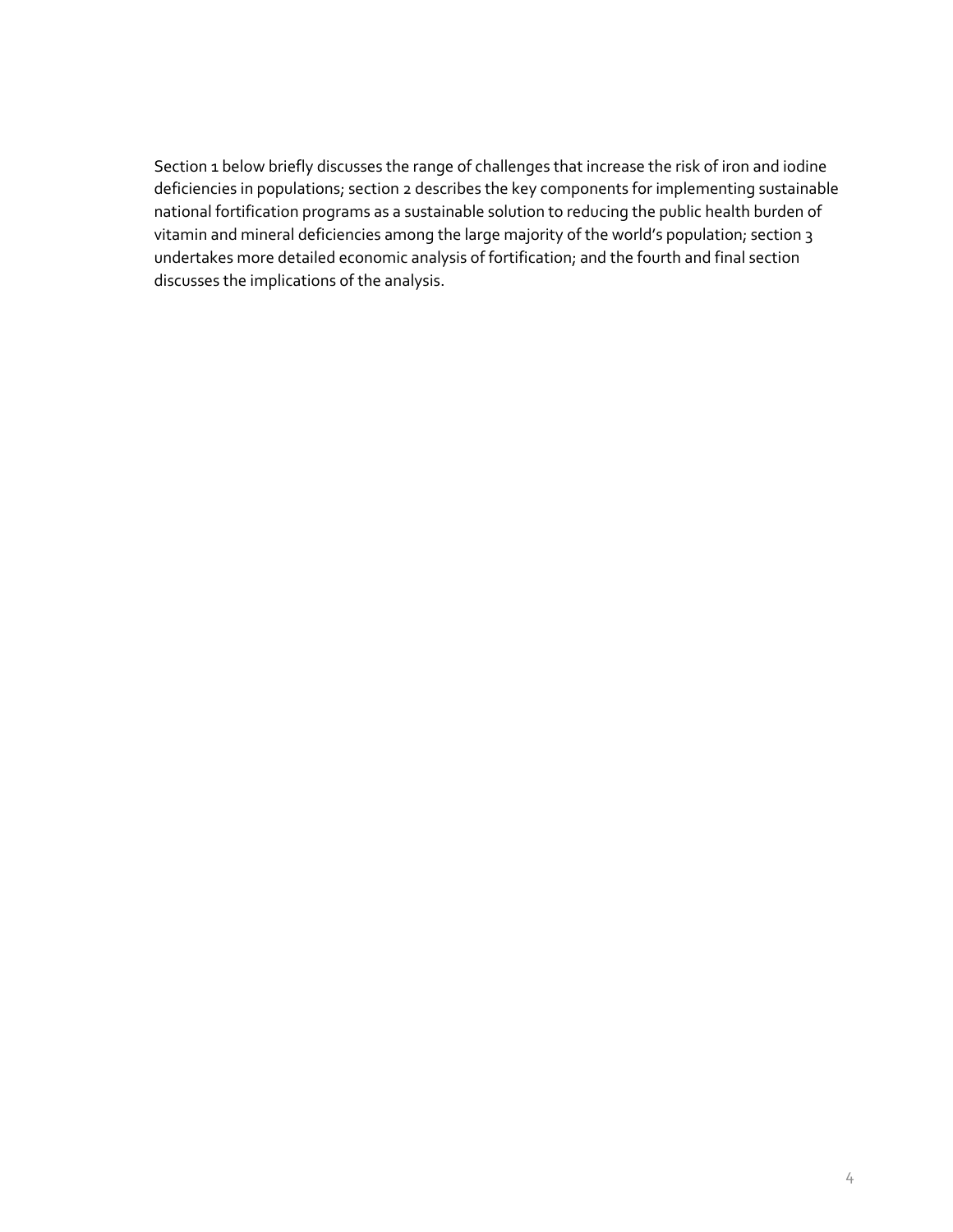# 1 THE CHALLENGES

Micronutrient deficiencies are generally associated with poverty and consumption of foods with low micronutrient content, can be exacerbated by poor health conditions, and have especially negative consequences during pregnancy and early childhood.

The diets of poor people in developing countries are primarily composed of starchy staples which are usually low in vitamin and mineral content. Although consumption of animal products and fruit and vegetables help improve micronutrient intake of populations, the high costs of such foods severely limit their regular intake by low income populations who are at highest risk of vitamin and mineral deficiencies. Less diverse diets not only impede total micronutrient intakes, but also contain less bioavailable nutrients (e.g. iron from flesh foods is more readily absorbed than from plant foods, and adequate intake of vitamin C and vitamin A rich fruits and vegetables help improve iron absorption and metabolism).

Where people live and grow their food can also affect their micronutrient status. Some countries, and regions within countries, have soils with lower levels of iodine (iodine levels in soil tend to decrease with distance from a sea coast, and is also quite low in mountain valleys), and therefore individuals who rely on locally‐produced food are more at risk of deficiency.



**Figure 1. Anaemia as a public health problem by country: Preschool‐age children** Source: de Benoist et al 2008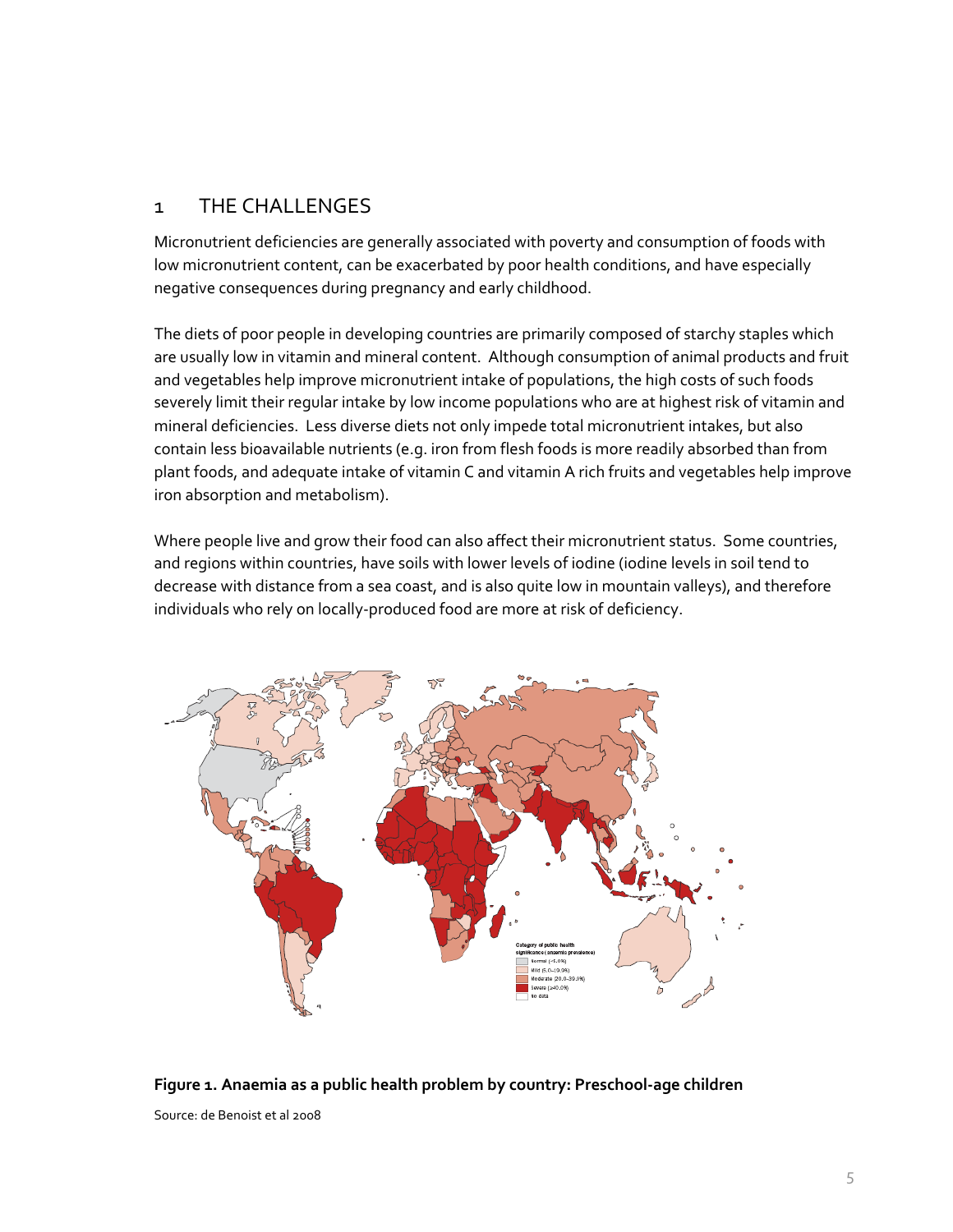

## **Figure 2. Household consumption of adequately iodized salt worldwide 2000‐2006**

Source: UNICEF 2008

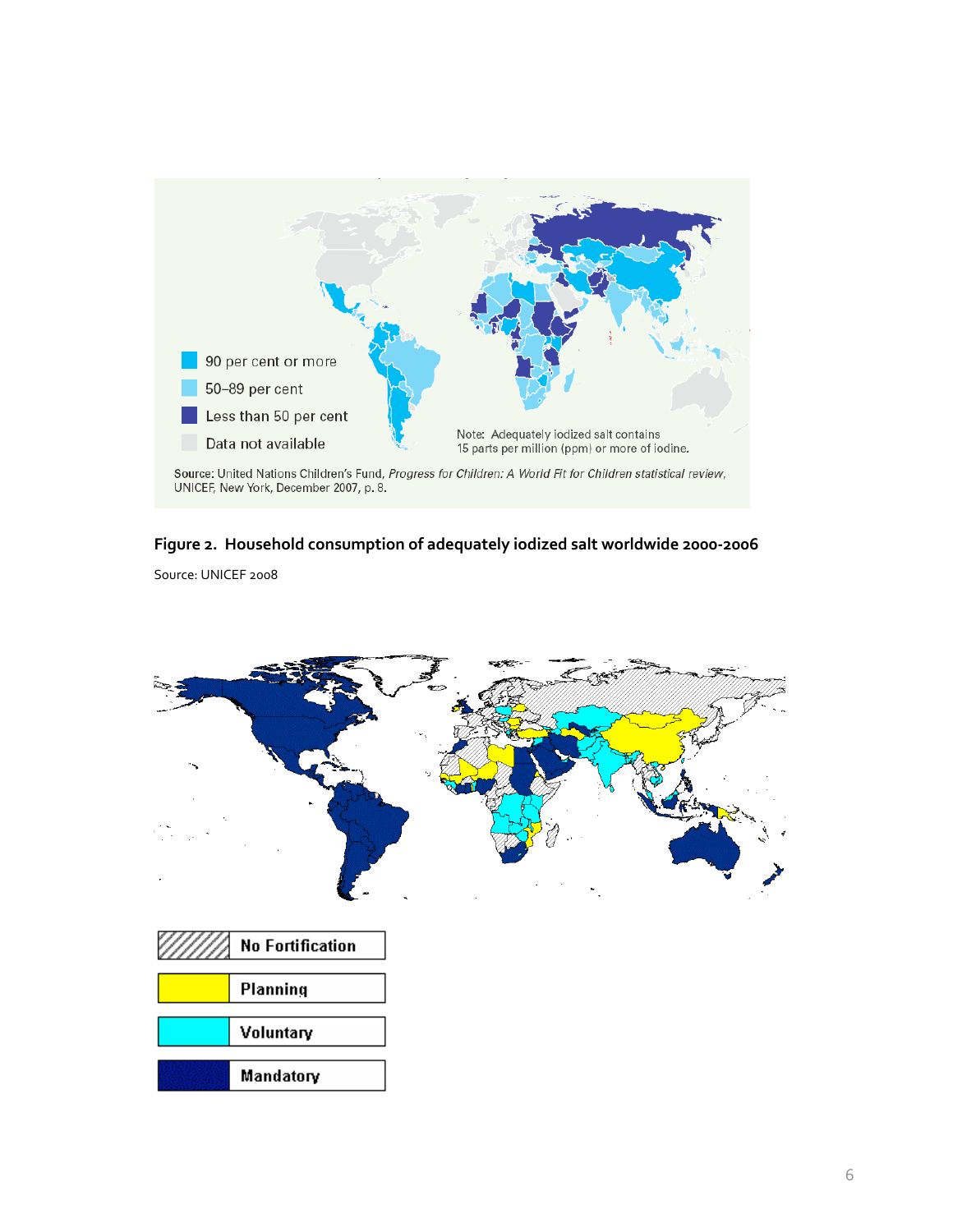## **Figure 3. Progress of flour fortification with either iron or folic acid**

Source: Flour Fortification Initiative, 2008a

Especially in developing countries, poverty is also associated with higher proportions of populations suffering from parasitic illnesses which further decrease their micronutrient status. For example, people suffering from hookworm infestation suffer from gastrointestinal blood loss which in turn leads to excess loss of body iron. Furthermore, vitamin and mineral status of young children is significantly compromised because chronic parasitic infections damage the lining of their intestines, leading to reduced absorption of nutrient from the foods they consume.

There are also age and lifecycle effects on peoples' micronutrient requirements. Women of reproductive age have a higher need for dietary iron so as to reverse the loss of body stores of the nutrient with monthly menstrual cycles. Pregnant women require more vitamins and minerals to meet the critical needs of the growing fetus and to maintain their own health. After birth, infants and toddlers have very high needs for vitamins and minerals so as to reach their optimum physical and cognitive development. Those needs can only be met when parents and caregivers are enabled to appropriately feed infants and provide them adequate amounts of vitamin and mineral rich complementary foods after 6 months of age.

# 2 FOOD FORTIFICATION: ONE KEY SUSTAINABLE SOLUTION

Micronutrient fortification (adding small amounts of vitamins and minerals to foods to enhance their nutrient content) is particularly appropriate where inadequate diets and/or infectious and parasitic diseases compromise the micronutrient status of different population groups, and where appropriate food vehicles can be fortified (see below). An appropriate food vehicle is one which is widely consumed an adequate amounts by the target populations, where the micronutrient added does not adversely affect consumer acceptability of the product, where food processing is sufficiently centralized that fortification is feasible and with adequate quality assurance and control procedures and enforcement, etc.

Fortification of salt with iodine has been one of the longest-standing micronutrient interventions which began following scientific proof of the effectiveness of iodine as a goiter prophylactic in the 1920's. Its extension to large proportions of the developing world starting in the 1990's, to its current status where many countries are covered, provides useful lessons for fortification programs for other micronutrients.

On the one hand, huge progress has been made, such that 34 countries have reached the Universal Salt Iodization (USI) goal (whereby 90% of the population consume iodized salt), and at least 28 more have 70-89% of the population covered. On the other hand, there are 47 countries where iodine deficiency is still a public health problem (Zimmerman et al, 2008). The remaining issues with salt iodization are therefore to extend coverage to those countries which do not have national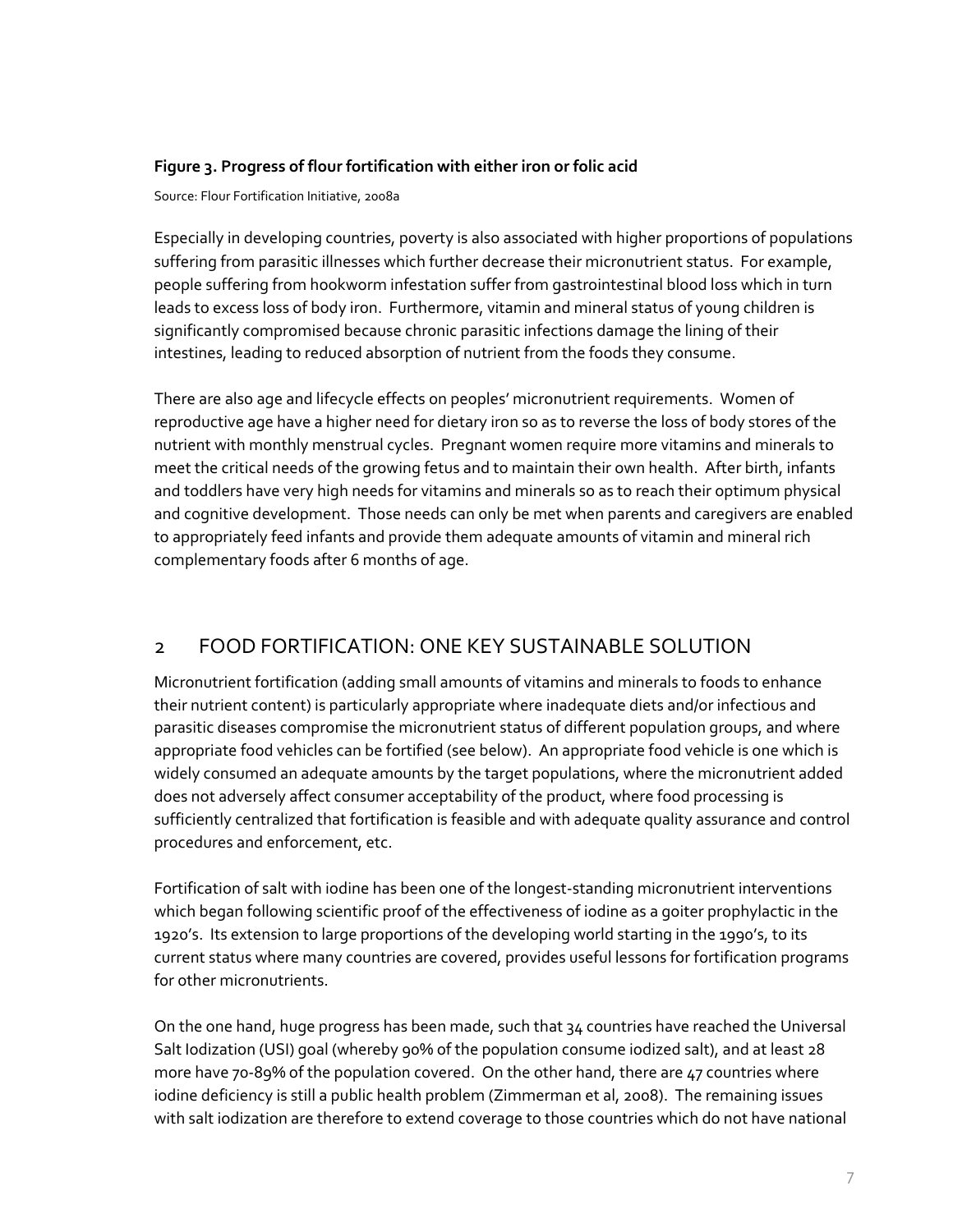programs (including countries in the former eastern Europe/USSR and in sub‐Saharan Africa), and within some countries to increase coverage, particularly to hard-to-reach populations. It is also important to maintain coverage in those countries which have reached the goal, so that they do not to slip back.

Fortification with iron is at an earlier stage. Scientific knowledge of the effectiveness of iron interventions on functional outcomes has been available since the 1830's when doctors began prescribing iron supplements, and iron's role in hemoglobin synthesis has been known since 1932. However it has taken longer to implement widespread interventions. Several developed countries have fortified flour with iron since the 1940's. This spread next to Latin America, and most recently there has been progress in the Middle East and North Africa. The Flour Fortification Initiative estimates that in 2008, more than 63 countries are fortifying all or some of their flour with iron, folic acid and in some cases other nutrients. The original goal was to have 70% of roller mill wheat flour fortified with iron and folic acid by the end of 2008, a timeline which has proved somewhat optimistic, although good progress is being made: currently about 28% of this flour is fortified. A new target is being developed for 2015.

In Section 2.1 we examine past successes and current challenges for extending iodine fortification, and the same in Section 2.2 for iron.

### **2.1 Iodine**

#### *2.1.1. Background and Global progress towards USI*

Prior to 1990 the iodization of salt was adopted only in areas with visible signs of iodine deficiency such as cretinism and goiter. Studies in the 1980s established the devastating impact of even subclinical (i.e. non‐symptomatic) iodine deficiency on the mental development of children. This led to global agreement on the need for USI as a sustainable measure to address Iodine Deficiency Disorders (IDD). In 1990, seventy Heads of State gathered at the World Summit for Children in New York and agreed to the elimination of IDD as one of the health and social development goals to be reached by the year 2000. In 1990 less than one in five households in the world used iodized salt, whereas today 70% of households have access. Since then, a large number of developing countries have taken steps towards USI for human and livestock consumption. Many national governments and salt industries supported by international agencies and expert groups planned and implemented USI programs to achieve elimination of IDD in their populations. The number of countries which iodize salt increased by one‐third (to 120) between 2000 and 2006. During that time, nearly US\$ 400 million in public sector investments was matched by an estimated US\$2 billion in salt industry investment. The tremendous global progress already made through salt iodization means that every year, 90 million newborns' brains are protected against a significant loss of learning ability (Mannar 2007). Salt iodization probably represents the first large‐scale experience in national fortification of a commodity to eliminate a public health problem.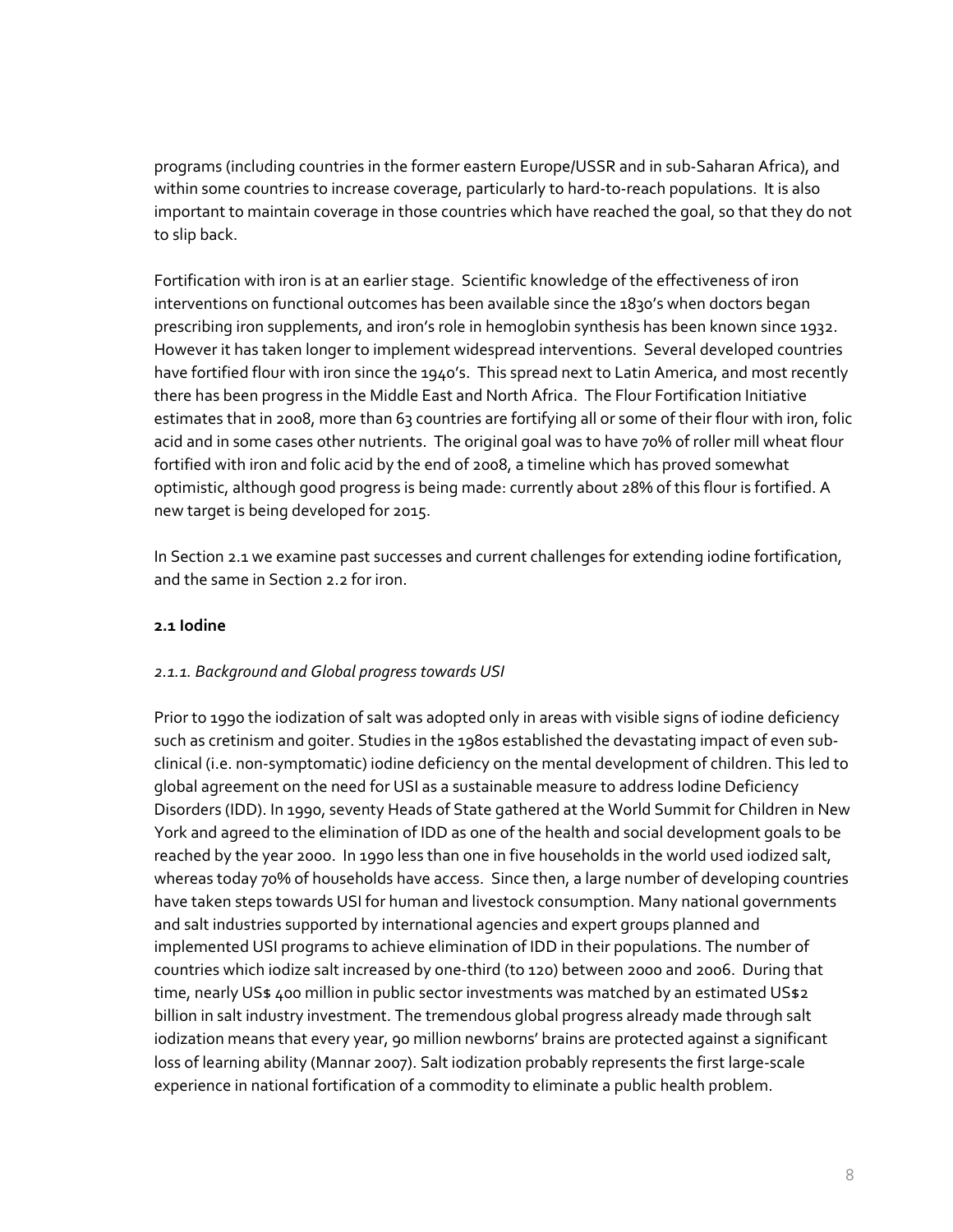The experience of USI has shown that coordinated action by all sectors of society is the key to eliminate micronutrient deficiency in any country. Governments need to pursue policies that protect newborns from preventable brain damage by supporting and sustaining salt iodization, and by monitoring progress; the salt industry and vendors must produce and sell adequately iodized salt at fair prices in cities, towns and villages every day; and civil society has a key role in public education and communication about the importance of adequate iodine intake, helping strengthen and sustain consumer demand for iodized salt.

Once established in a sustainable manner, salt iodization is a long‐term and permanent solution to ensuring healthy iodine status of a population in each country. Within one year of adequately iodized salt being available and consumed throughout a country, there will be no further birth of cretins or children with subnormal mental and physical development attributable to iodine deficiency. Most goiters in primary school children and adults will have started to shrink and even disappear altogether. Children will be more active and perform better at school.

As nations implement and expand this highly cost-effective micronutrient intervention, it is important to capture the success factors that contribute to the progress and overcome challenges to ensure the achievement of the goal of IDD elimination and its sustenance thereafter.

Experiences over the past two decades show that implementation of successful USI program are based on the following key elements:

- mobilizing political will to mandate and enforce USI
- formation of multi‐sector coalitions and transparent partnerships involving international organizations, private salt producers, national governments and civil society
- a financially sustainable model
- advocacy and communications to help the population to accept and support the effort
- assisting the salt industry to overcome technical issues
- integration of monitoring systems into routine data systems to track population coverage

Supportive political and regulatory environment: According to the latest Global Unified Matrix database, 55 out of 117 developing countries had legislation enacted for USI by 2005 (UNICEF 2005), and since then, additional countries have enacted such legislation. The data show that countries with mandatory legislation have a greater improvement in household coverage of iodized salt in the last decade - from 49 per cent to 72 per cent compared to those which rely on a voluntary salt iodization approach – from 40 per cent to 49 per cent. However, establishing a legislative mandate for universal salt iodization is not enough. Governments must sustain their commitment to IDD elimination, allocating the necessary resources and empowering key ministries to play their respective roles. This includes ensuring adequate salt inspection and enforcement of regulations, adequate education and incorporation of information on iodine deficiency and its consequences in all educational curricula, and adequate overall program oversight. These efforts will help sustain public awareness and demand for iodized salt.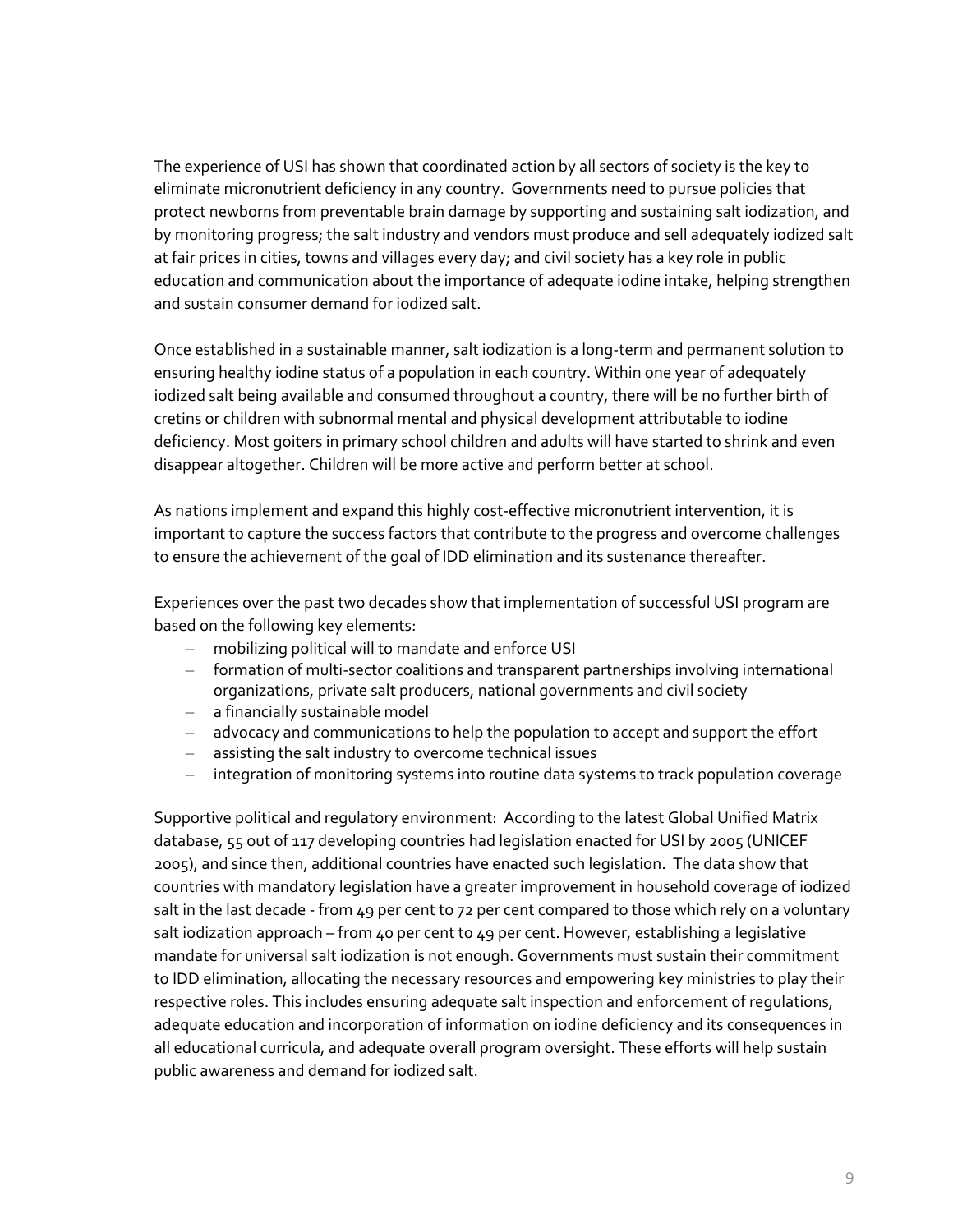Strong partnerships: The commitment towards USI resulted in a unique combination of enlightened public policies, private sector action and civic awareness. To protect populations from losses in learning ability and from mental retardation that hampers the development of their citizens and their nations, governments are taking concrete steps to implement USI through partnership with the private sector (Gautam, 2007). Today, salt producers worldwide recognize their critical role in providing adequate iodine to their customers, and at least 72 developing countries have adopted national public‐private coalitions that provide practical and effective mechanisms to raise and sustain commitments to IDD elimination (UNICEF 2005).

At the global level, efforts to strengthen such partnerships have resulted in the establishment of the Network for Sustained Elimination of Iodine Deficiency, a public‐private alliance to coordinate, harmonize and accelerate progress on USI. Many donors have recognized the importance of salt iodization and elimination of IDD. Advocacy efforts led to a major initiative by the Kiwanis International to adopt USI as their major service project. Kiwanis raised over US\$ 90 million and helped more than 100 country programs. The Bill and Melinda Gates Foundation, Canadian International Development Agency (CIDA), United States Agency for International Development (USAID), Aus Aid and others continue to contribute to elimination of IDD worldwide. The World Health Organization (WHO) and the International Council for the Control of Iodine Deficiency Disorders (ICCIDD) have provided the scientific consensus and developed norms for identification and correction of the deficiency. Global implementation has been promoted and facilitated though efforts of organizations like UNICEF and the Micronutrient Initiative along with other partners.

Building financial sustainability: As IDD programs mature, many countries transition from a donorsupported to market-supported supply of iodate which is added to salt, including building the salt industry capacity to ensure a regular supply of the fortificant. In many countries, public oversight is now being financed by government revenues and often integrated into the routine operations of relevant agencies.

Strategic advocacy and communication efforts: Communication efforts have reinforced accountabilities of various partners and mobilized support of many actors, including national leaders, salt industry representatives, technical and professional groups and the general public including school children and mothers. China has proved that strong advocacy and re‐advocacy, social mobilization and health education programs resulted in sustained elimination of IDD (Wang et al., 1997). China developed a national IDD day to spread messages on the importance of IDD and universal salt iodization programs, and other micronutrient deficiencies. This national event also made it possible to disseminate messages among hard‐to‐reach social groups on the public's right to iodized salt.

Technical improvements: Over the past decade there have been significant investments in salt refining capacity in several countries. By refining and packaging salt in a good moisture barrier, such as low density polyethylene bags, iodine losses can be significantly reduced, during storage periods of over six to twelve months. In India, refining capacity has increased from less than 5% to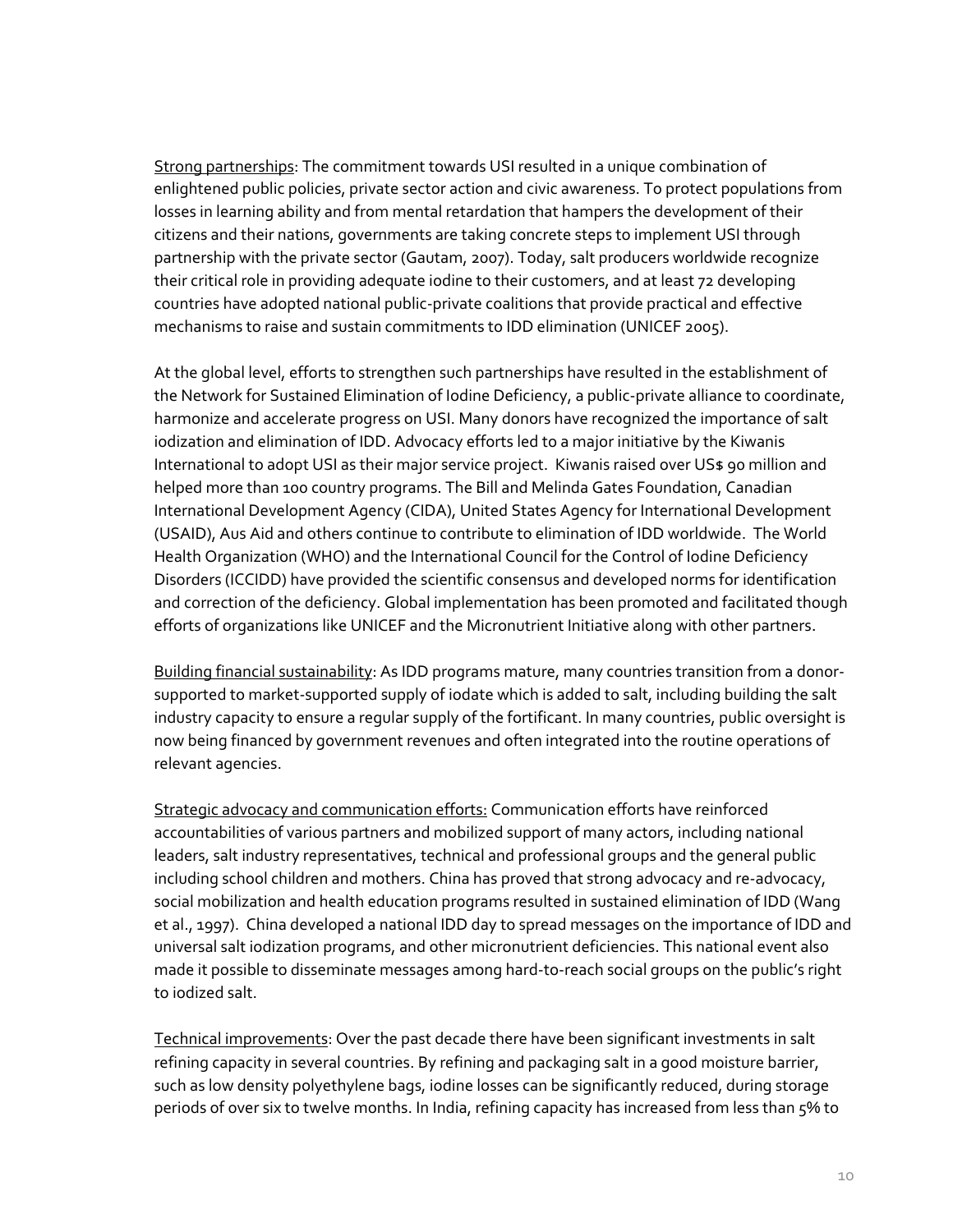nearly 50% over the past 15 years. China has undergone a major modernization of refining, iodization and packaging facilities over the past six years. Most Latin American countries achieved close to USI through modernization of the salt production and refining capacities.

Strengthened population monitoring systems: Countries have moved towards monitoring iodized salt production and quality, and household use - typically as part of other national surveys such as Demographic and Health Survey (DHS) or Multiple Indicator Cluster Survey (MICS). To track impact of the programs, countries have appropriately shifted from tracking goiter to measuring urinary iodine levels to reflect the iodine status of population (De Benoist 2004), and World Health Assembly resolutions have been passed requiring member states to report these statistics every three years. In addition, new measures of thyroid function have been developed (Zimmermann et al, 2008).

### *2.1.2. Challenges and Gaps in USI*

Although there has been significant success, more effort is required in order to achieve complete coverage of iodized salt across all countries. This is especially important since the groups not yet reached are among the more marginalized of the world's population and in greatest need of protection against IDD. New strategies need to systematically identify bottle‐necks and address the constraints that impede universal salt iodization. Strategies are needed to reach the last mile of USI coverage. Some of the key challenges are:

Regulation: ensuring USI where iodization is not mandatory**:** Even though mandatory iodization of consumer salt is the recommended option for all developing countries, salt iodization is not mandated in most West European countries and in the former Soviet Union. While Canada mandates iodization of all table salt, this is not required by law in the USA. In the absence of legislation, voluntary iodization coverage is quite variable: for example USA 65%, Germany 43% and Belgium 10% (Andersson et al 2007). There is also evidence of backsliding among countries that were successful in the past, when political commitment, monitoring and controls are relaxed. In some European countries, iodine deficiency has begun to reemerge as iodization of table salt is not mandatory, consumption of table salt has fallen, and households consume more processed foods (which do not contain iodized salt). Thus, in some of the countries, mandated iodine content in salt is being increased to compensate (Andersson et al 2007).

Another aspect of regulation is which types of salt are required by law to be iodized. With an increasing trend in consumption of processed and restaurant foods, and decreased use of table and cooking salt in homes, use of iodized salt in commercial foods becomes an important factor in sustaining the achievements in USI. There is no consistency as to the mandatory use of iodized salt in processed foods across countries. Food processers are reluctant to use iodized salt stating concerns about its impact on organoleptic properties of their food products as well as trade barriers created by differences in legislation between countries. However, several reviews show that iodized salt does not affect the quality of commonly used food products. National iodine programs that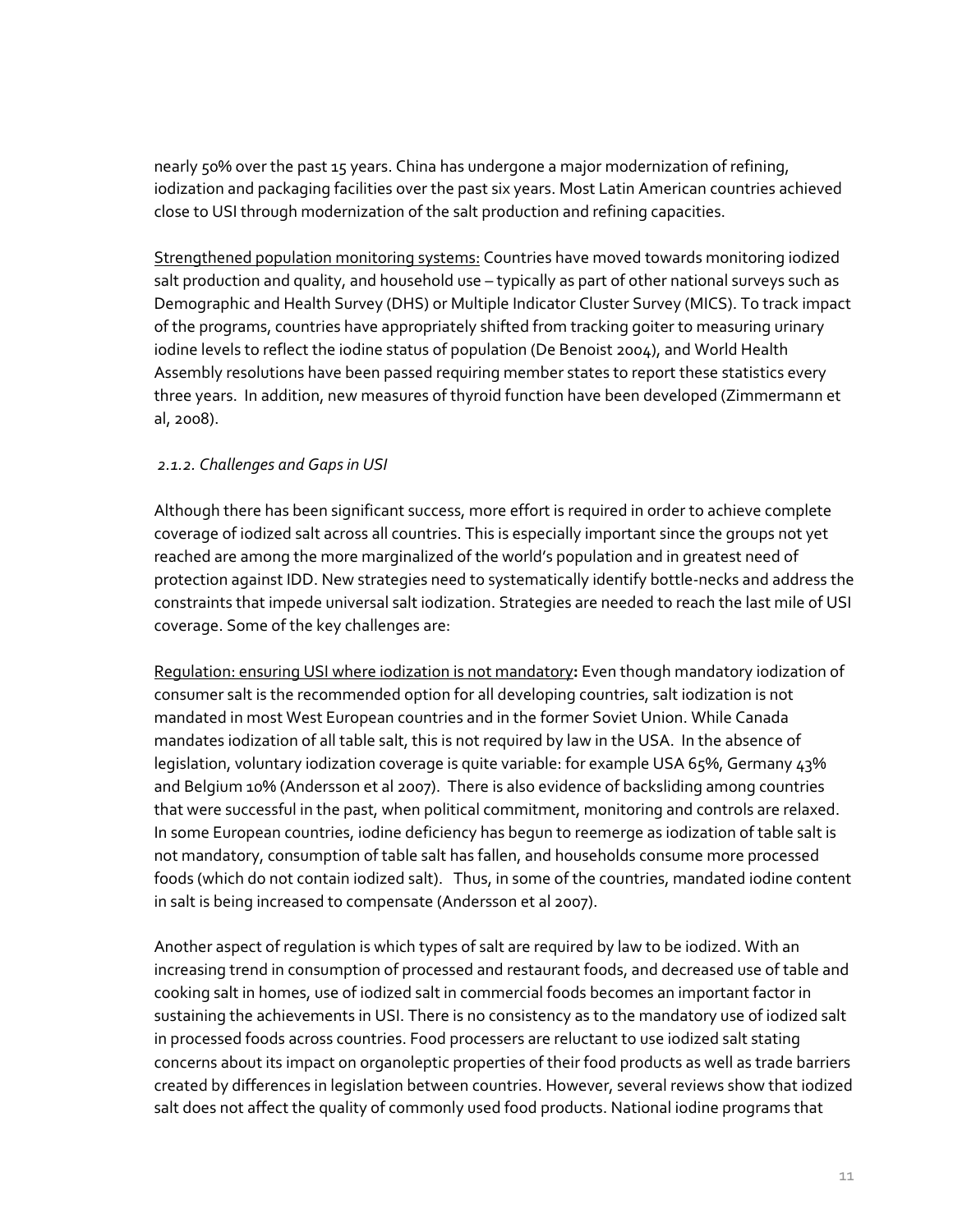mandate only table salt be iodized should consider expanding the mandate to include salt used in processed foods.

Advocacy: Salt is the best vehicle for delivering iodine to populations, but there are concerns among some clinicians and consumer about the use of salt due to its association with health conditions like high blood pressure. Advocates of USI should make it clear that USI does not encourage increased consumption of salt, rather that the salt that is consumed be iodized. Iodine content can be adjusted easily to lower levels of salt consumption (WHO, 2007).

On a different angle, in some countries there seems to be a perception that only refined salt can be iodized and therefore the drive to achieve salt iodization has led to countries also pushing for salt refining. This perception is incorrect because refining is not necessary and coarse washed salt can also be iodized effectively. Therefore the decision for refining the salt should be left to market driven processes. Since primarily refined salt is iodized and sold in better packaging at higher costs, it has led to the perception that iodization is responsible for the added costs where, in reality, most of the extra cost of the salt is due to branding, marketing, refining and packaging. Iodization of salt would typically increase the price of salt by only about \$1 US per ton, which can be easily absorbed within the price of coarse salt.

Technical: ensuring iodization within a heterogeneous salt industry**:** The salt production process and scale range from cottage scale units producing a few hundred tons a year to very large fully automated plants producing several million tons. In the larger units which are generally well organized with quality control systems, integration of iodization has been relatively easy. Overall, large and medium producers account for nearly 75% of all salt for edible consumption in the developing countries. However a small but significant proportion of the salt is produced along coastlines or lake shores as a semi‐agricultural operation by many small producers. The smaller units often operate with a minimum of organization and little or no quality control. Very often precise figures regarding even their location, extent of holdings and production statistics are also not available. Iodizing the salt produced in such units is complicated, yet often these are the main salt supplies to the communities most at risk of IDD and are responsible for the 'last mile' of USI coverage.

## *2.1.3 Recommendations for key stakeholders in developing and developed countries, in extending salt iodization*

Since the 2002 UN Special Session on Children, many countries have reported continued progress towards achievement of the USI/IDD goal. However, there are also countries which have not made tangible progress and need additional support to accelerate their efforts towards elimination of iodine deficiency. Every year approximately 38 million children in developing countries are born unprotected from iodine deficiency, 70% of whom live in just 25 countries. Among those 25 countries, 16 countries have been identified for special attention by development agencies based on a high number of unprotected newborns, a low level of salt iodization, large salt export activities,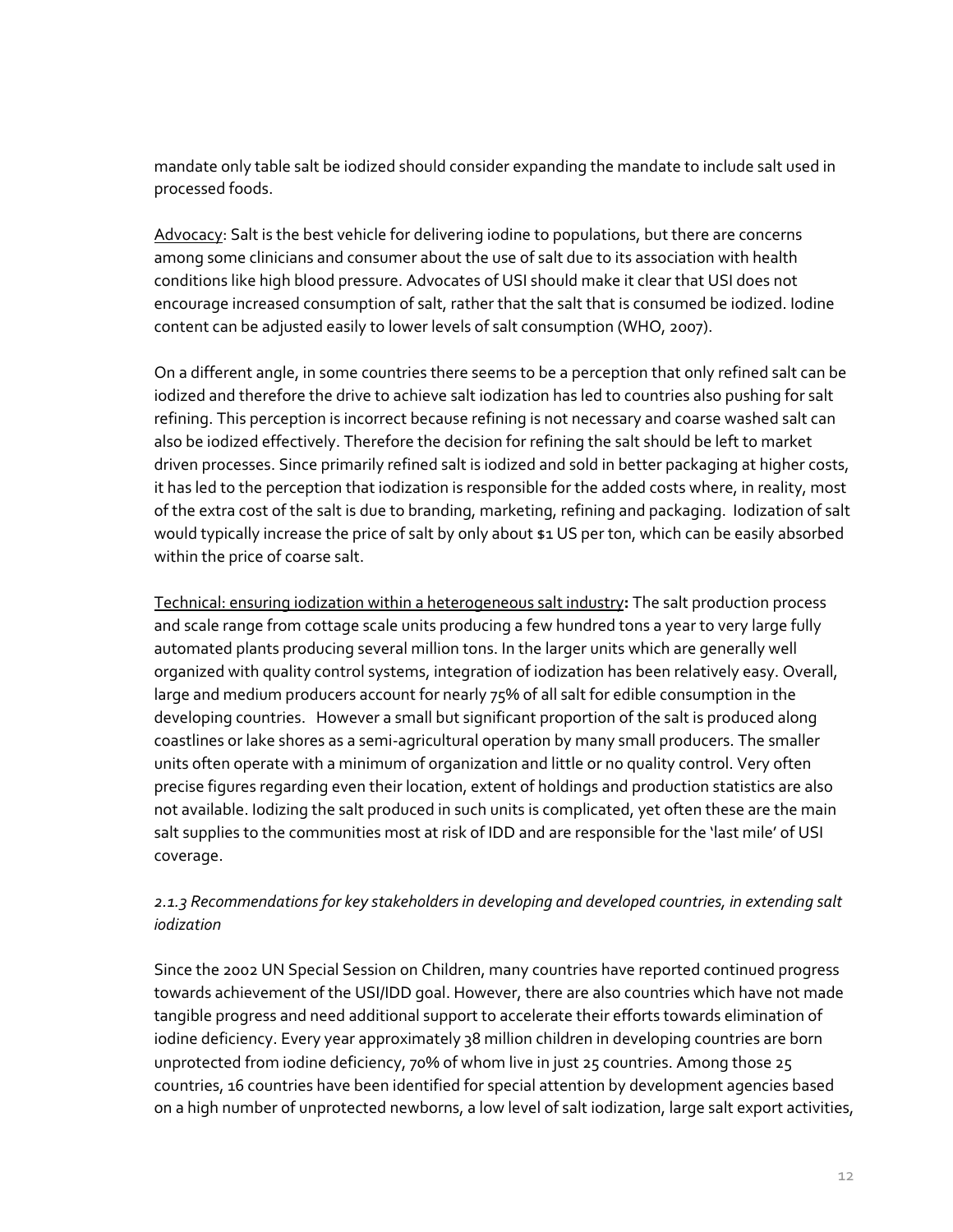as well as a need for special advocacy and professional support to renew strategies of the national IDD elimination program. These 16 'make‐or‐break' countries are: Afghanistan, Angola, Bangladesh, China, Egypt, Ethiopia, Ghana, India, Indonesia, Pakistan, Philippines, Niger, Russia, Senegal, Sudan and Ukraine (UNICEF 2008). Most of these countries are also characterized by large numbers of very vulnerable, food insecure population groups, the most needy, 'hard‐to‐reach' people who usually have very little access to fortified foods, including iodized salt. Available data suggest that if the 16 countries achieve USI, then the overall global average of households consuming iodized salt would be about 85%.

Recommendations for extending and sustaining salt iodization in these countries parallel the six key elements already discussed.

Sustained political commitment to legislation: Strong and continued government commitment and industry motivation are essential. Political commitment needs to be renewed through periodic re‐ advocacy events. The laws should clearly prohibit production, import and trade of non‐iodized salt for human and animal consumption. Depending on the country, this may mean revision of existing legislation and/or strengthening of its enforcement.

Partnership: national oversight coalitions: National and sub-national coalitions provide practical and effective mechanisms to raise and sustain commitment to IDD elimination. Coalitions with clearly defined roles and responsibilities can play a major driving role in reviewing monitoring information for planning and promotion of collaborative work. Producers could form salt associations to facilitate universal supply and access to iodized salt.

Advocacy and communication: Appropriate communication through mass media, schools, the health system and other context specific channels is essential to educate the public and salt producers about elimination of IDD. Potential negative reactions should be anticipated and addressed from the start. For example, in Pakistan, a social marketing group developed a "Retailer's Kit" and distributed it through salt processors and distributors to help consumer awareness and understanding. However, when rumors spread connecting iodized salt with contraception and loss of energy and delayed USI, the marketing team repackaged the materials together with new materials to refute the incorrect and harmful rumors.

Technical: mobilizing small producers: For achieving and sustaining USI, support needs to be provided to small producers requiring a special strategy. A first step would be to identify and locate each individual producer and understand the details of ownership and production capacity. Techniques such as Global Positioning System (GPS) mapping could be useful, and was recently applied successfully in Senegal and Bangladesh (Micronutrient Initiative, 2007).

Small producers often have to be first convinced that they have a role to play in the USI program and that they are capable of doing it. Benefits to them, including economic returns, have to be illustrated. Their limitations and constraints need to be recognized. They cannot be expected to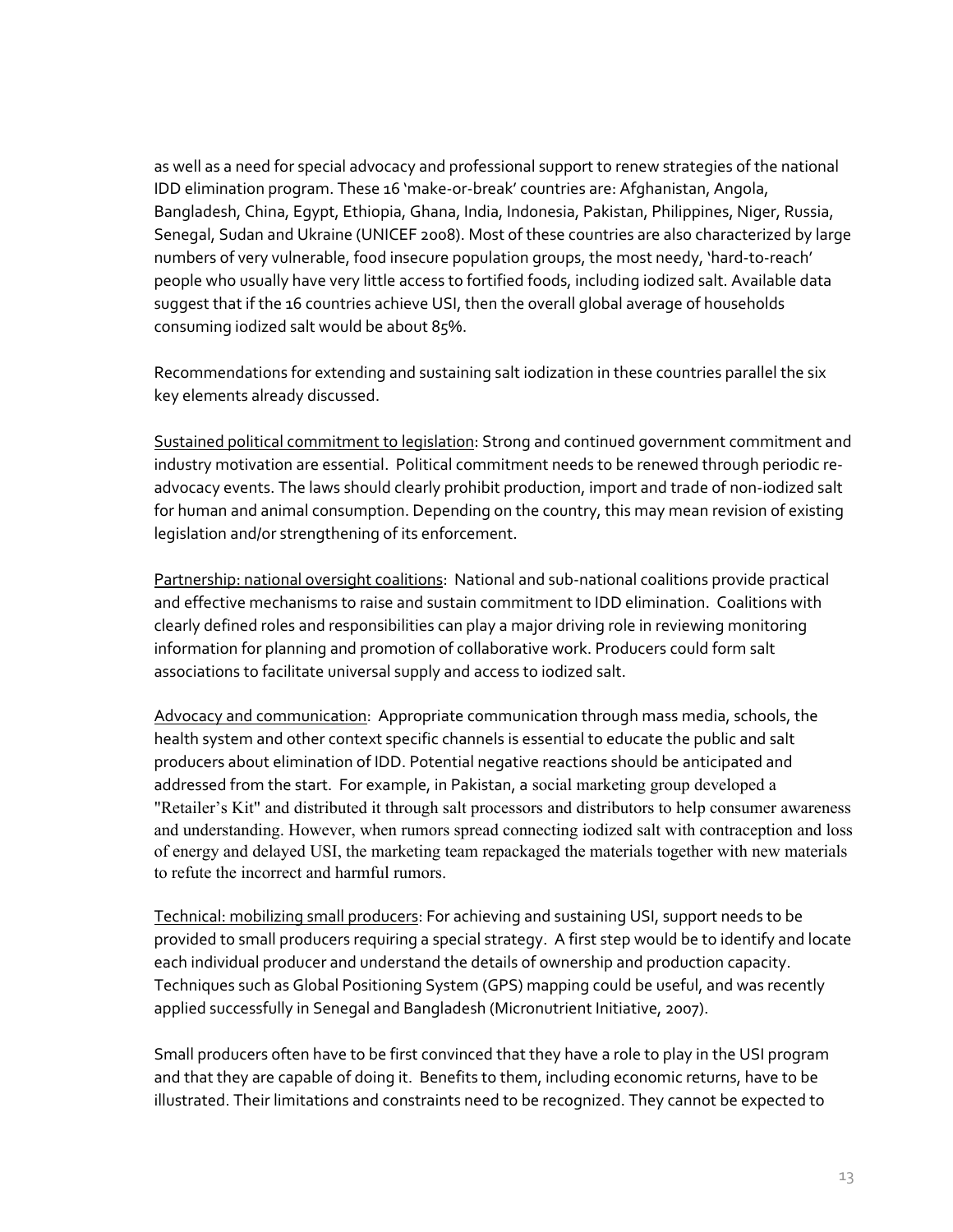participate only for the good of the country, although this should be developed as a motivating factor. The production of iodized salt must benefit them economically to sustain their compliance.

In order to remain economically viable, small salt producers will have to change with the times. These producers can be advised on different business options and helped to organize into viable units or cooperatives with other producers to absorb technical and financial inputs and to penetrate the salt market. Clustering processors helps to bring down the costs of production and transport, thus putting producers in a better position to compete in the market. It also facilitates quality control which in turn makes it easier to access a market for the salt because the quality can be assured.

Technical training and assistance is often needed, for example in establishing production, quality control sampling and analytical procedures. In some cases, appropriate technology for salt purification needs to be provided. Simpler quality control and analytical techniques, such as test kits, may also be needed.

Technical: retailing and packaging: In some countries raw salt producers supply their un-iodized salt to multiple levels of iodization and packaging. In such situations, multiple small re‐packagers take on the task of iodization and packing the salt into consumer‐size bags. As with small salt producers, these facilities often do not have the capacity to consistently produce good quality iodized salt. Where this practice occurs, governments should encourage raw salt producers, especially if they are large, to iodize the salt at source. These raw salt producers can thereafter supply large sacks of iodized salt to re‐packers for packing into smaller bags. By encouraging iodization at source, the number of facilities that need to be monitored is reduced and large producers can take advantage of economies of scale to implement more dependable and uniform iodization techniques.

Technical: Fortificant (potassium iodate) procurement: Ensuring a sustainable and secure procurement chain for potassium iodate that is affordable and accessible to small producers is a key requirement. Some international agencies provide subsidized or free iodate with parallel assistance to the establishment of a commercial, sustainable iodate procurement system. Sometimes the small producers are supported to access competitive markets, e.g. linking with public food distribution programs in India/Ghana. During the time the subsidy is provided, well designed revolving funds help drive continued procurement. Once the international subsidy ends, it is necessary for domestic funding to continue the program.

Effective monitoring systems**:** A regular and effective monitoring system to ensure adequate salt iodine levels from production to households, and to track iodine nutrition in the population is instrumental to a successful program. Effective monitoring will also help ensure adequate salt iodization levels and can also be used to adjust iodine levels in salt based on population's intake patterns.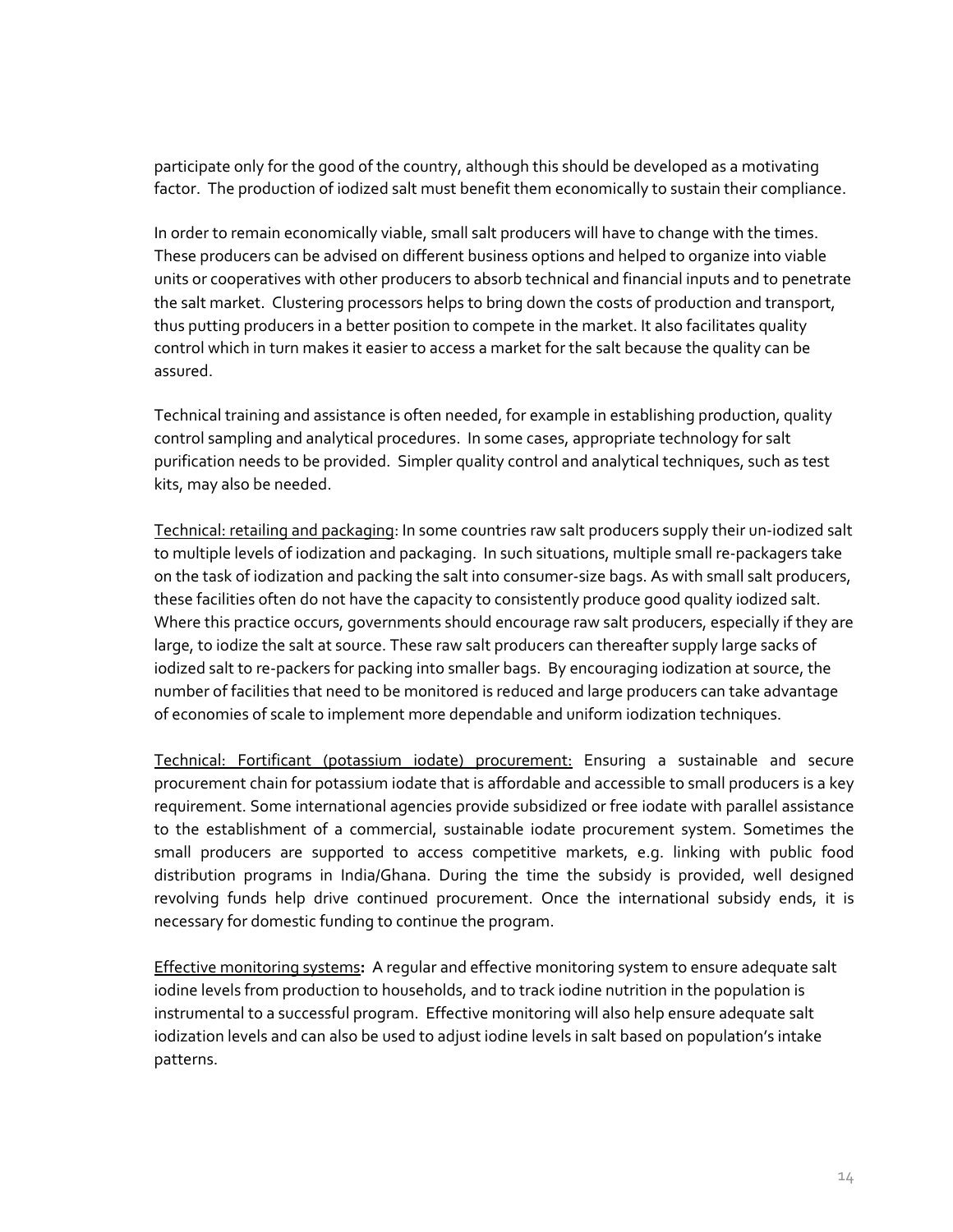The global progress for the elimination of brain damage due to iodine deficiency through Universal Salt Iodization serves as a model to address a variety of health, social and economic problems. The achievement of IDD elimination will be a major public health triumph ranking with the eradication of small pox and polio. It will be a major achievement toward the elimination of a non‐infectious disease (World Health Assembly, 1999).

#### **2.2. Iron**

### *2.2.1. Background and current status of iron fortification*

Various foods and condiments that are centrally produced and widely consumed could potentially be fortified to deliver adequate amounts of key vitamins and minerals to populations. Also, the global tendency towards urbanization means that increasing proportions of the world's population, including in developing countries, could potentially consume fortified industrially‐processed foods. This affords many countries the opportunity to fortify multiple food vehicles to help eliminate different micronutrient deficiencies.

Although reducing the burden of iron deficiency and iron deficiency anemia will likely require fortification of several food vehicles depending upon the target populations and their dietary behaviors and patterns, industrially milled wheat and maize flours are currently the most common products fortified with iron. These staple are widely and regularly consumed, and mostly processed in large industrial mills with established distribution and marketing networks which deliver the products to urban and rural populations in many countries.

The Flour Fortification Initiative (FFI) (http://www.sph.emory.edu/wheatflour/index.php) estimates that in 2008 more than 63 countries are fortifying all or some of their wheat flour with iron, folic acid and other nutrients covering 28% of the global market. In the Americas fortification of industrially milled wheat flour and corn flour is almost universal. The relatively low level of iron deficiency among school age children and women of childbearing age in the U.S. and Canada is partly attributed to flour fortification. Chile has an iron deficiency prevalence of less than 1% in children 2‐6 (WHO, 2008), which most observers attribute to a strong national flour fortification program (using ferrous sulphate). More recently, all corn and wheat flour in Venezuela is being fortified with iron (mixture of ferrous fumarate and reduced iron) and a number of vitamins. Fortified flour products currently contribute about 48% of recommended dietary iron for the average Venezuelan, and the nutritional impact of flour fortification in Venezuela has been both swift and dramatic **(Layrisse et al, 1996).**

There is growing interest and action on wheat flour fortification elsewhere in the developing world. In the Middle East and North Africa several countries started fortification by adding at least iron and folic acid to cereal flour. A recent program review by the Micronutrient Initiative reported that while prior to 1998 only one country (Saudi Arabia) was fortifying flour, currently 13 countries in that region produce and consume fortified flour on a national or sub‐national scale, reaching more than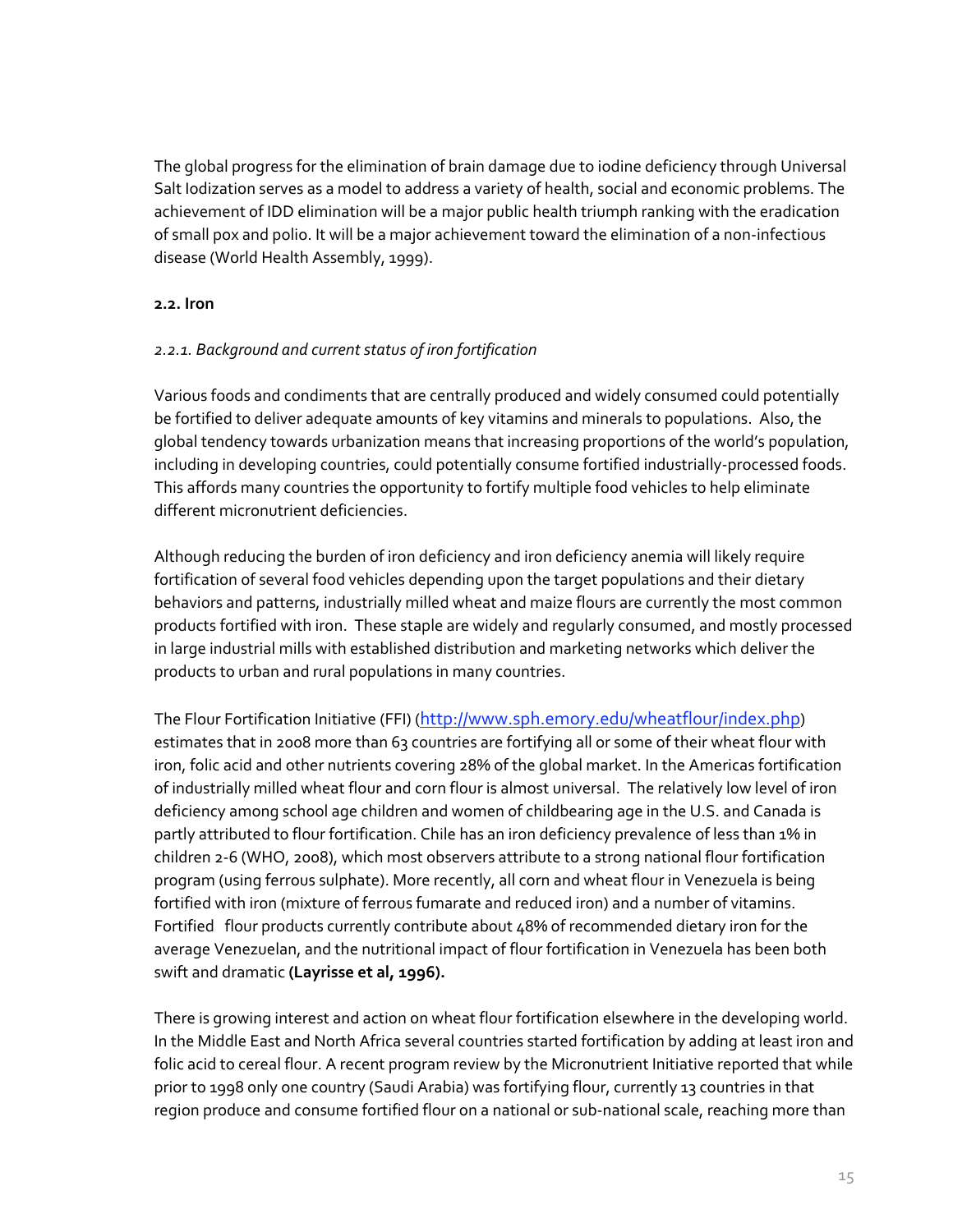81 million consumers (MI WHO‐EMRO, 2006). In Asia, national flour fortification is under implementation in Pakistan and Nepal while several states in India are planning to introduce it soon. In Africa fortification of wheat and maize flours has recently been made mandatory in several countries. Fortification is also being extended to cereal flour derivatives and processed baked products, complementary foods, noodles and pastas in various countries.

The biggest challenge in fortifying foods with iron is to use bioavailable forms of iron that are better absorbed in the body, but do not alter the appearance or taste of the food vehicle to which they are added. For example, white insoluble iron phosphate compounds are stable under a variety of storage conditions but are poorly absorbed. In contrast, soluble iron salts like ferrous sulphate are well absorbed but can discolour fortified foods by reacting with some ingredients under certain conditions. Thus, the form of iron should be selected based on maximum bio-availability, at the lowest cost, without adversely affecting the properties of flour and flour products.

One recent concern arose, following studies showing adverse effects when non-deficient individuals received iron supplements in malarial areas. However, it should be noted that the doses of iron from supplements are significantly higher than those delivered by fortification, even in populations with very high flour consumption. Based on a detailed review of all the studies, the expert groups convened by WHO and UNICEF recommended iron fortification of staple foods, condiments and complementary foods with iron as the preferred intervention strategy for populations affected by high malaria transmission rates, because this avoids the need for preventive supplementation.

Scientific reviews also confirmed that fortification of wheat flour (and other food vehicles) with appropriate levels of iron is safe. It causes little, if any risk of adverse consequences, even in the very small proportion of people with clinical disorders relating to iron absorption and storage. For individuals with iron overloading disorders, the increased rate of iron accumulation due to the consumption of iron‐fortified flour is small, and poses little additional risk for individuals with clinical disorders such as thalessemia major or hemachromatosis (Flour Fortification Initiative, 2004).

The same key elements affect the success of flour fortification with iron, as that of salt with iodine.

Legislation: The FFI reports that there are wide variations in the form of regulations (Figure 3) and types and levels of iron and other micronutrients added to fortified flour across countries. There are some common regional flour fortification standards in North America, the Caribbean, Central America and Central Asia, which help facilitate trade. This includes. Other regions where common standards are proposed (but not yet implemented) include Southern Africa, East Africa and the South Pacific. As many as 11 different micronutrients could be added to flour, but the most common one is iron (in 86 out of 91 country standards).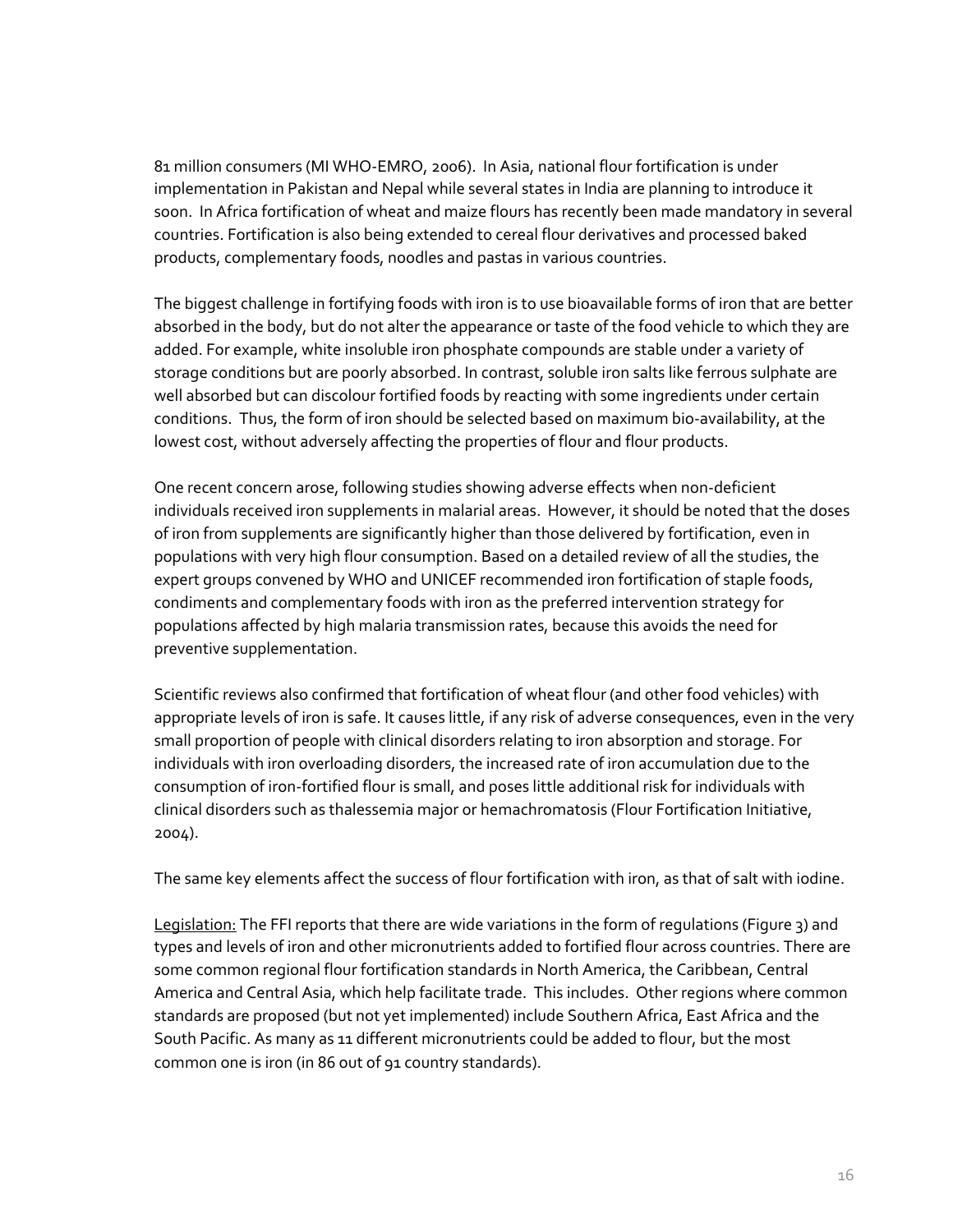Over 40 countries have mandatory regulations requiring the major types of white flour to be fortified. Another 5 countries, including the United States, do not mandate national fortification but regularly practice it. Whole wheat and high extraction flour are generally not required to be fortified and some countries, like South Africa, exclude certain types of white flour from the fortification requirement to allow for limited consumer choice on the type of flour consumed. There are 21 countries with voluntary programs that allow fortification according to government standards, but the amount of flour actually fortified in these countries varies greatly. A few countries have voluntary standards for some micronutrients and mandatory ones for others.

Thus, large proportions of wheat flour are fortified in about 65 countries as a result of mandatory or voluntary programs, covering a combined population of 1.7 billion. Large countries noticeably absent from this total include China, India and Russia. However there are efforts underway to implement fortification of all industrially produced flour in these large nations as well.

More recently, there is a move to add folic acid wherever iron is being added; the cost is very small (less than \$0.01 per person per year). Although the addition of folic acid along with iron is very cost-effective, it is not the focus of this paper and not discussed further.

Partnerships: As more and more countries adopt fortification of staple foods and condiments, assurance of the quality of nutrient premix becomes a key factor for the successful implementation of fortification. Barriers that limit the ability of millers to obtain premix of assured quality at the best price include the proliferation of producers and traders with limited technical capacity, lack of a uniform system for quality assurance and lack of clear regulatory guidance. Strategies recommended to address these issues include, the development of national premix standards and specifications, utilization of a "Code of Practice" for premix manufacturers, accreditation of premix suppliers, and training and capacity building for public monitoring and food control agencies, as well as new premix manufacturers. These activities require the private producers to organize themselves, as well as to partner with government. Based on recent technical consultation, the Flour Fortification Initiative has also made available practical recommendations for wheat flour fortification for national governments (FFI, 2008b).

Financial sustainability: The cost of fortification is extremely small in relation to the production cost of flour and flour products. However, the incremental cost of flour fortification may be perceived by millers as significant when the market environment does not enable them to recover the cost, including low consumer demand for fortified products and/or government controls on the price of flour or flour products. In situations when the incremental cost of fortification cannot be sustained by millers or passed directly to the consumer, governments may assist by subsidization, or tax exemptions. Other steps that could be considered include bulk purchasing of premix for distribution to millers. This could also be done a regional basis, when fortification standards are sufficiently compatible across countries.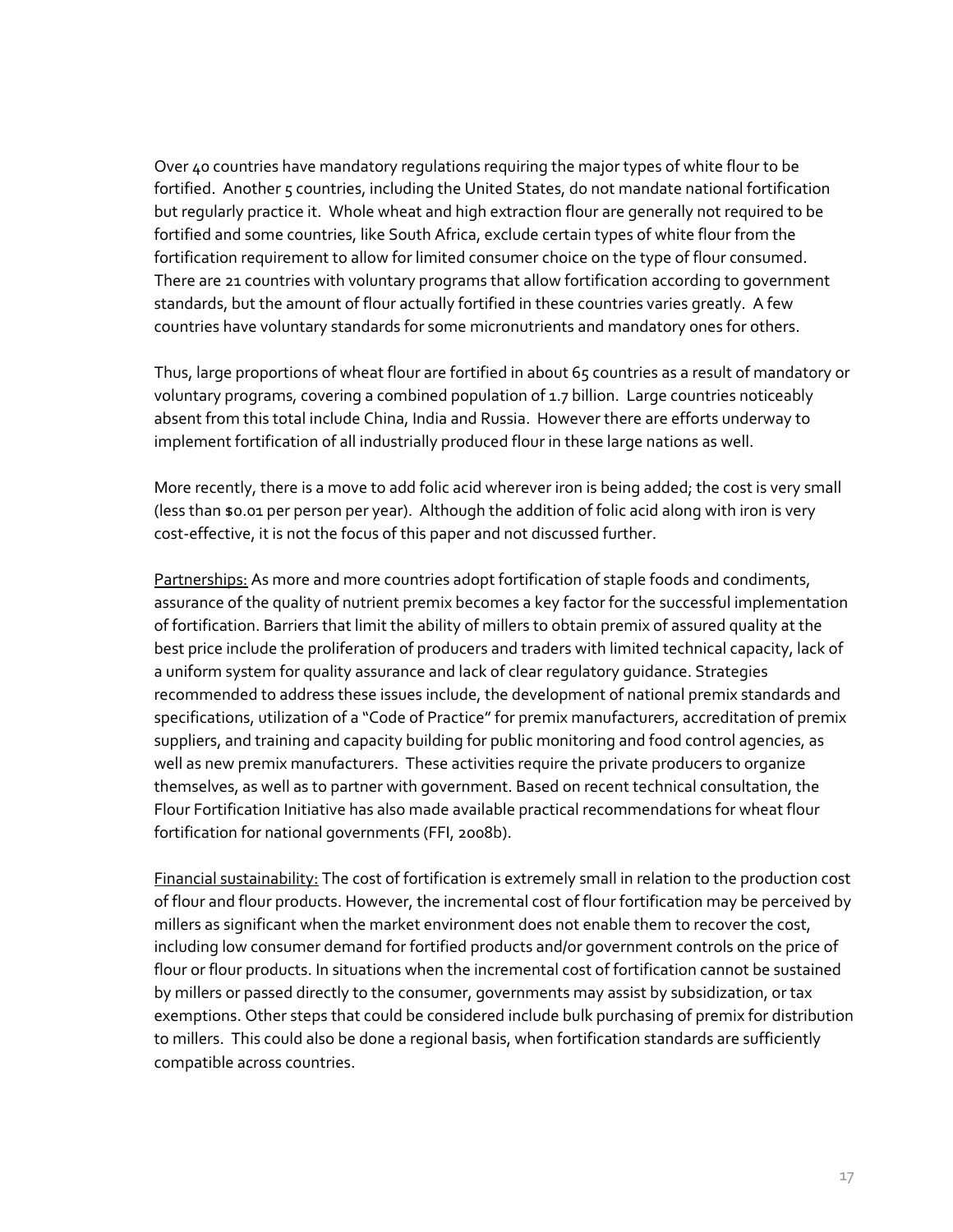There are also substantial costs in initiating flour fortification. These typically include industry start‐up costs, costs of conducting trials of appropriate micronutrient levels on physical qualities of flour and flour products in some countries, population based situation assessments, including information on potential population coverage of all nationally produced or imported industrial flour, development of appropriate communication and social marketing programs, strengthening capacity of public sector to enforce fortification regulations and monitor the implementation and impact of a flour fortification program. In some countries, such costs have in part been initially subsidized by international support through organizations such as the Micronutrient Initiative (MI) and the Global Alliance for Improved Nutrition (GAIN), as well as other donors.

Advocacy: Even when there is little or no cost differential between a fortified and non‐fortified food, consumer awareness is an important issue for the acceptance of a newly fortified product. Consumers must be made aware of the benefits of fortified foods through credible sources. Effective communication to consumers is an often overlooked but an essential part of successful fortification programs.

Technical: wheat and maize flour consumption is not widespread enough throughout the developing world to rely only on these vehicles for fortification with iron. Some countries have rice as their main staple (and there are others such as sorghum, millet, cassava, potato, etc.), and even in some countries where maize is the main staple, processing is very highly decentralized and it is difficult to introduce fortification. Alternatives are being developed, as the next section describes.

Monitoring costs for flour fortification are not particularly high (between 5-10% according to Fiedler et al, 2008), but this presupposes the existence of some local system of quality assurance, as well as local laboratories capable of doing simple tests. With appropriate support and diligence, national food safety and quality control systems could be strengthened.

### *2.2.2. Extending iron fortification to foods other than wheat and maize flour*

In this section we discuss five alternatives to commercial wheat and maize flour fortification, namely fortification of rice, double fortification of salt, fortification of condiments, voluntary fortification of processed foods, and home fortification.

Rice is a logical choice for fortification, since it is a staple food for more than half the world's population and the main component of the diet in many countries where nutritional anemia remains highly prevalent. Efforts in iron fortification of rice have been ongoing since 1949 in the Philippines. In Papua New Guinea, a formulation that includes iron with B vitamins is used. It is noteworthy that in spite of these positive experiences there are no large‐scale national programs in operation. Rice has not been as technically easy to fortify as wheat or maize flours, and also suffers from consumer acceptability as most of the iron compounds can change the physical characteristics of fortified rice. A method in which the vitamins are sprayed over the rice grain as a coating is in practice in North America, but is not a feasible option in most of the developing countries where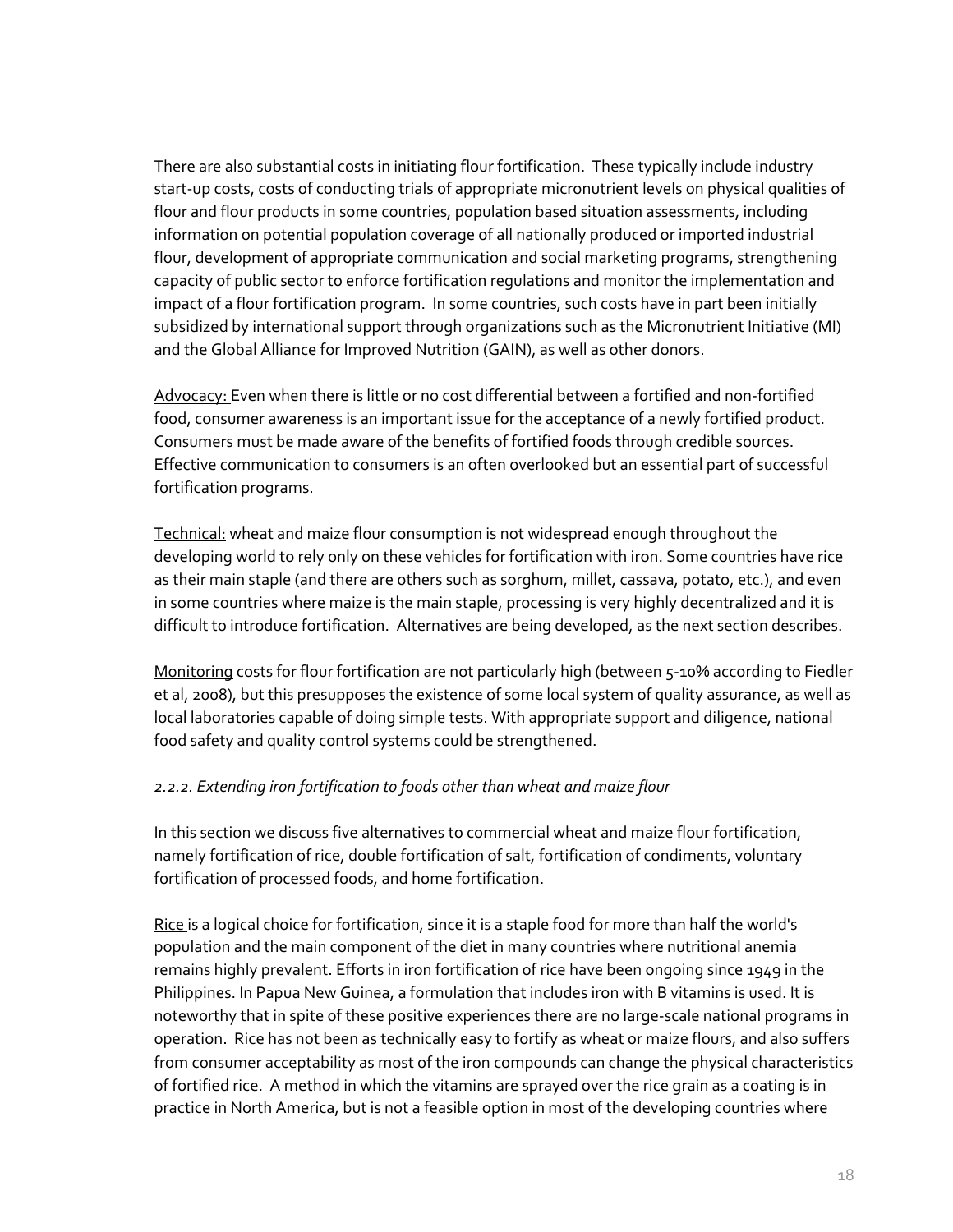rice is washed prior to cooking, and the added nutrients are lost. A new extrusion technology can be used to produce simulated rice‐shaped premix of iron and other micronutrients (synthetic fortified grains). This premix is then dry‐mixed with regular rice at a predetermined ratio. A recent study in India proved the efficacy of the simulated rice premix made with micronized ferric pyrophosphate. There is a renewed interest to implement rice fortification in China and India.

From a programmatic point, it is necessary to examine patterns of rice processing and capacity of centralized processing facilities when assessing the feasibility of large‐scale fortification in a country.

Salt is consumed by all populations, and due to the success of USI in improving iodine status of populations, fortification of salt with iron was also considered. The quality and packaging requirements for iron fortification of salt are however much more stringent than for iodine. During the mid seventies, a combination of using ferrous sulphate with stabilizers like was tested extensively both in the laboratory and in field trials (Ranganathan, 1992). The iron‐fortified salt showed good bio‐availability and stability. A few companies in South India have commercially produced this product in limited quantities but it needed extensive promotion and governmental support.

However, given that salt is already fortified with iodine in many countries where iron deficiency is also quite prevalent, research and development efforts have recently focused developing a formulation that would permit the addition of both iodine and iron to salt. Efforts by MI, with technical assistance from the University of Toronto, led to the development of one cost effective technology for adding both iron and iodine to salt. Following successful testing for stability, consumer acceptability, bioavailability, efficacy and cost effectiveness, the product is ready to be scaled up. The large-scale application of available technology for the double fortification of salt could represent a major breakthrough for combined iron and iodine delivery. Double‐fortified salt is currently being produced in India using both the MI‐assisted and other formulations and has the potential to be distributed through commercial channels and public programs to reach the poor. Ensuring bio‐availability of iron along with maintaining iodine stability are the two important factors for double fortification of salt.

Condiments such as fish sauce and soy sauce are widely consumed in large parts of Asia. In Thailand iron fortified fish sauce, which is consumed in many parts of the country, has been shown to be efficacious in improving iron status. Iron fortified fish paste has also been reported as an efficacious vehicle in improving iron status in the Philippines.

Following a series of studies which established the feasibility, efficacy and effectiveness of soy sauce fortification, the government of China selected iron fortified soy sauce as one strategy to improve iron nutrition because 70% of the country's population consumes soy sauce. However coverage is as yet quite low, and fortification remains voluntary.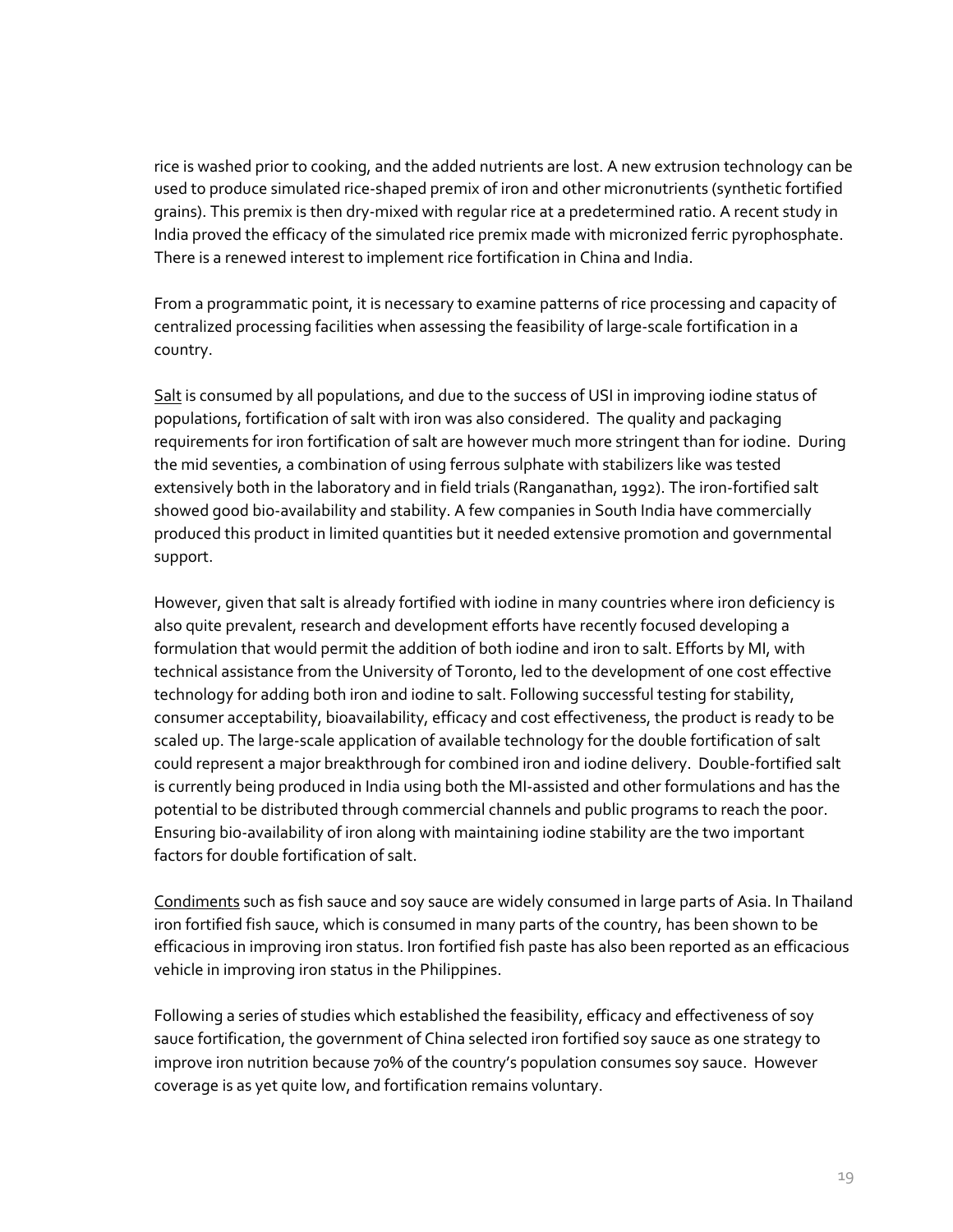Based on similar process, Vietnam identified fish sauce as the vehicle for iron fortification. Fish sauce is a good vehicle for iron fortification programs because 80% of the population consumes it regularly. There is a network of fish sauce factories which used to be under the supervision of the Ministry of Fishery. Efficacy studies confirmed that fish sauce fortified with 100 mg iron as sodium iron EDTA per 100 mL fish sauce significantly improved the iron status of the target population. The cost of fortifying fish sauce has been estimated to be US\$ 0.02/L but there is not as yet full scale commercial production.

Condiments are particularly attractive vehicles to deliver micronutrients to populations in countries where rice is the dietary staple, and in countries where centrally processed rice is not consumed by rural populations who produce their own rice. The same also applies to poor rural maize consumers in Africa. Fortification of sugar, sauces, seasonings and other condiments may provide a solution when such products are industrially produced and consumed in sufficient amounts by target populations.

Processed foods such as noodles and breakfast cereals are increasingly being fortified on a voluntary basis. Fortified weaning foods for children are also becoming popular. Elemental iron of small particle size is being used for the fortification of processed cereals in several developed countries. In Mexico chocomilk powder is fortified with iron and the *Oportunidades* program includes fortified complementary food (LeRoy et al, 2008). In Tanzania and Bangladesh pilot studies with a fortified orange beverage drink have been effective in improving iron and vitamin A status among school children. These items typically reach the richer consumers in developing countries.

Home fortification of foods is another alternative, to improving vitamin and mineral intakes, particularly for improving the nutrient intake of infants who are fed home prepared complementary foods and do not have access to commercially marketed infant foods. Labeled as complementary food supplements, such "in-home fortificants" are available as water-dispersible or crushable tablets, sprinkles or spreads that can be added to complementary foods just before feeding infants and young children. They are designed to provide 1 to 2 EARs (Estimated Average Requirements) of vitamins and minerals in a small volume and are easily integrated into existing food practices. One such recently-developed product is "Sprinkles<sup>™</sup>", which was distributed in Indonesia following the tsunami, and more recently is being tried at scale in Mongolia, Pakistan, Bolivia and several other countries. Similar locally developed products (*Anuka and Vita shakti*) are being produced and tested in India through the Integrated Child Development Scheme (*Anuka* is a take home product for under 2 year old children whereas *Vita shakti* is used on‐site).

To ensure their success and sustainability, especially in resource-poor countries, food fortification programs should be implemented in concert with poverty reduction programs and other agricultural, health, education and social intervention programs that promote the consumption and utilization of adequate quantities of good quality nutritious foods among the nutritionally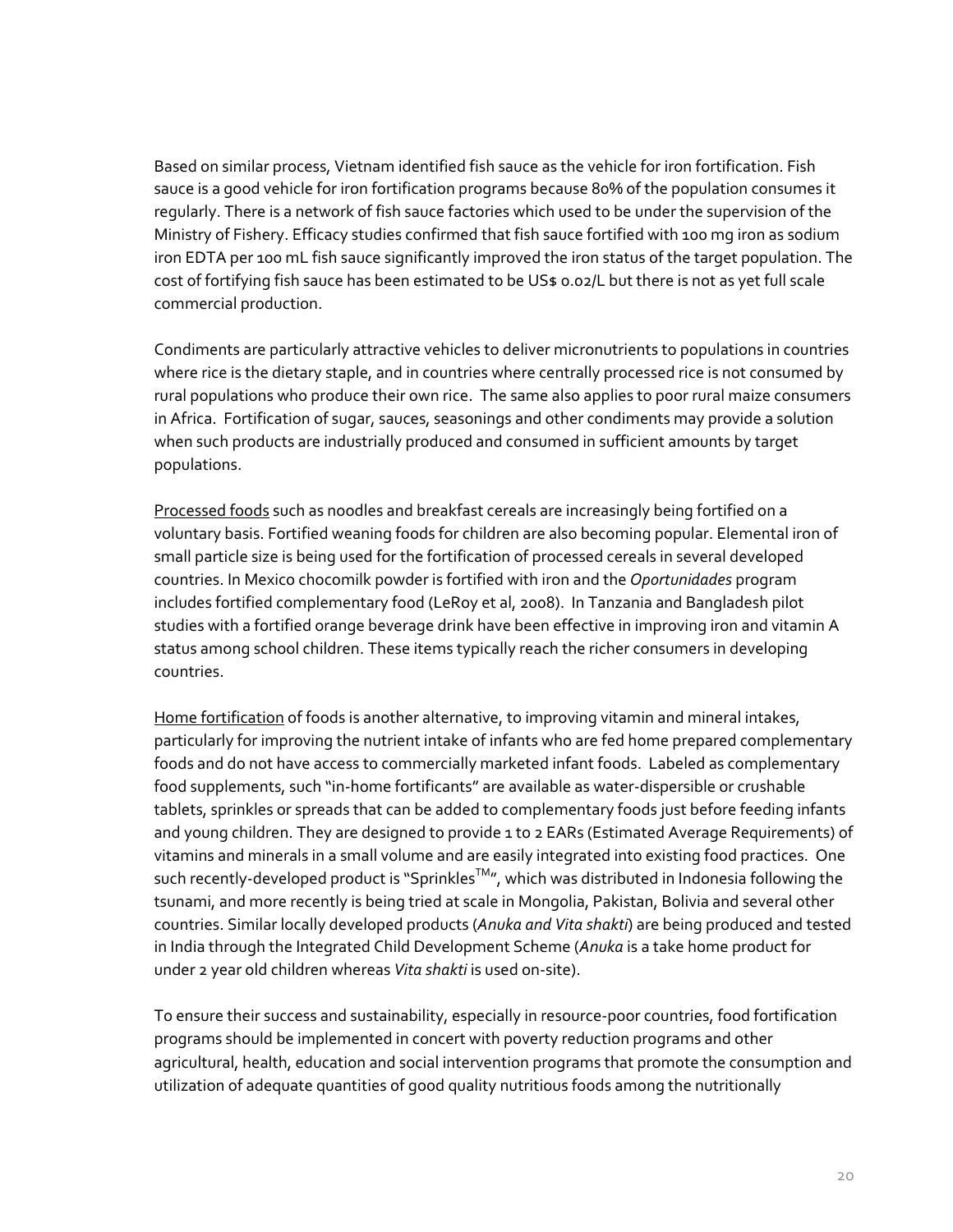vulnerable. Food fortification should thus be viewed as a complementary strategy for improving micronutrient status.

It is usually possible to add one or several micronutrients without a substantial increase in the total cost of the food product at the point of manufacture. In the future it may be appropriate to consider zinc fortification along with iron and folic acid, and currently several fortification projects in Africa also include zinc. As the recommendations for preventive zinc fortification/supplementation are developed, this may become more widespread. There are currently questions around the recommended daily dose of zinc, the populations in which it is indicated, the appropriate zinc compound, and its international availability in adequate supplies at food grade. Work is ongoing to address these questions though not discussed further here.

# 3 ECONOMIC ANALYSIS

Both iodine and iron fortification have very attractive rates of return, since both are very low cost (around \$0.05 per person per year for iodized salt; around \$0.12 per person per year for flour fortified with iron), and yet both have large benefits in terms of economic productivity (see calculations and references in Horton, Alderman and Rivera, 2008).

For iodine, the productivity benefits result from the cognitive benefits obtained by children born to mothers who would otherwise have goiter or subclinical iodine deficiency. At a 3% discount rate, the benefit:cost ratio is estimated at 30:1, falling to 12:1 at a discount rate of 6%. This does not include additional benefits due to averting stillbirths etc.

For iron, the largest benefits are in terms of improved adult productivity in all manual labour, but especially heavy manual labour. There are also benefits in terms of improved cognition, hence also schooling and future earnings, for children. The benefit:cost ratio is calculated as 8:1 at a 3% discount rate (7:1 at a 6% discount rate). There are additional benefits in terms of reduced maternal mortality and reduced mortality in the first week of life. For South Asia and sub‐Saharan Africa, over 20% of mortality in both groups can be attributed to maternal anemia. The benefits in terms of lives saved are however not included in these particular calculations, since the productivity effects tend to dominate in size.

These ratios are calculated using a (conservative) set of assumptions. For obvious reasons, it is difficult to get random, controlled, double‐blind trials involving fortification. These estimates are made using the best program data available.

The benefit:cost ratios vary as costs and benefits vary. Costs will vary for example with population coverage. It is usually feasible to cover 70% (or even 80%) of the population with standard programs, however as described in section 2 additional efforts may be required with the hard‐to‐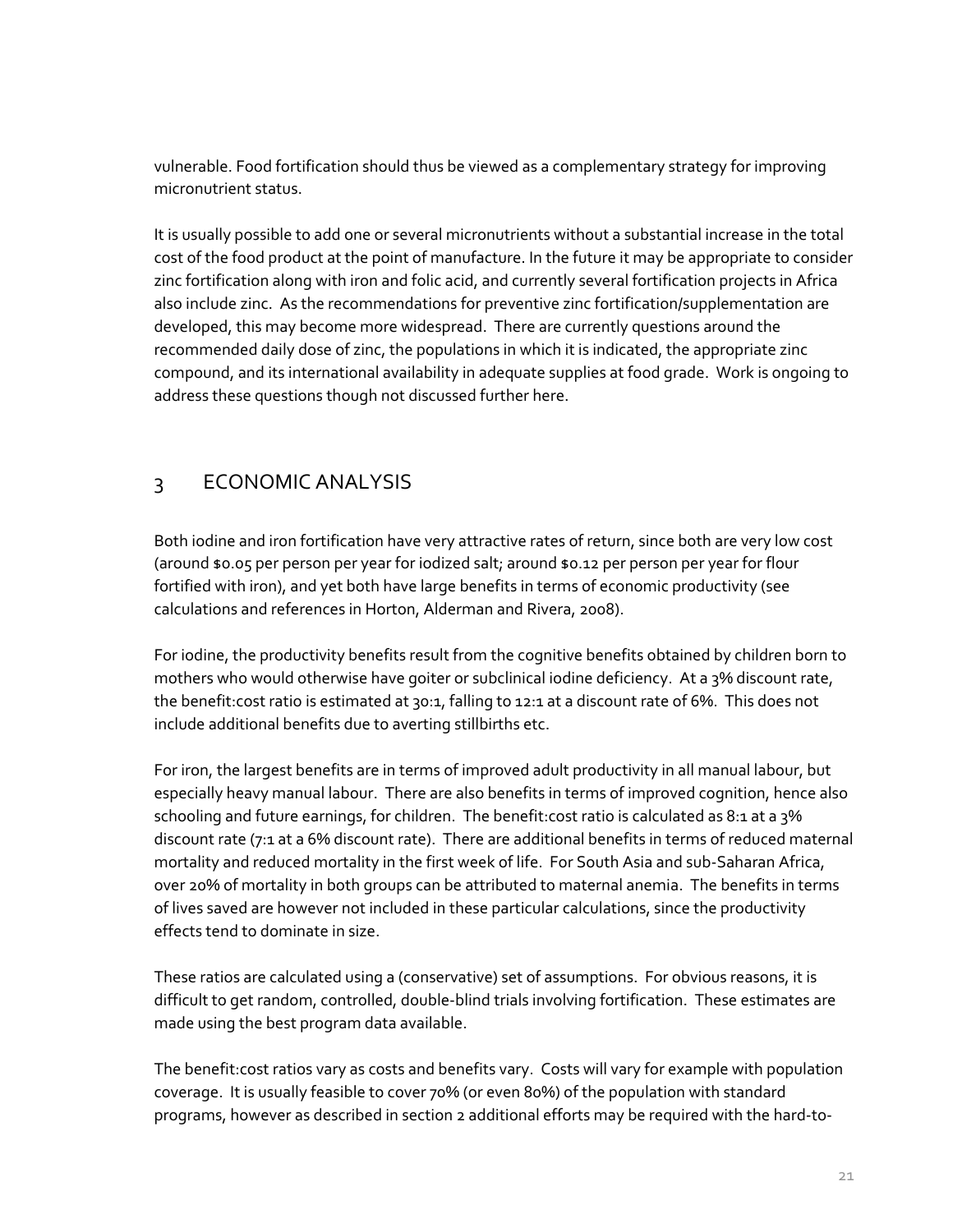reach (the last 20% or so of the population). On the other hand, these hard‐to‐reach individuals may derive a proportionally higher benefit from fortification, as they are often poorer individuals, with less access to health care etc.

| Type of fortification                 | Estimated cost | Approximate potential %              |  |
|---------------------------------------|----------------|--------------------------------------|--|
|                                       | /person/year   | population covered                   |  |
| Salt iodization, large producers      | \$0.05         | 70%                                  |  |
| Salt iodization, small plants         | \$0.10         | Up to 80% (S Asia, SE Asia)          |  |
|                                       |                | Up to 90% (SS Africa)                |  |
| Double-fortified salt                 | $$0.20 - 0.25$ | Up to $70\%$ <sup>ª</sup>            |  |
| Wheat/maize flour fortification       | \$0.12         | 20% (India); 50% (Pakistan)          |  |
| (with ferrous fumarate or sulphate in |                | 80-90% (mid-East, N Africa)          |  |
| roller mills)                         |                | 10-50% (Sub-Saharan Africa)          |  |
|                                       |                |                                      |  |
| Soy or fish sauce (with NaFeEDTA)     | \$0.18         | Possibly up to 70% in Southeast Asia |  |
|                                       |                | and China                            |  |
| Rice (using synthetic grains)         | \$0.53         | Not known (only pilot tests)         |  |
| Sprinkles (home fortification)        | \$0.90 plus    | Not known (early phases)             |  |
|                                       | distribution   |                                      |  |

#### **Table 1. Orders of magnitude for fortification costs with different vehicles/different methods**

a Double-fortified salt would likely only be used instead of iodized salt, if no suitable local alternative for iron fortification were available.

Table 1 summarizes best estimates of relative costs of different methods of fortification, along with potential population coverage of each. These figures are not exact, and meant more to indicate orders of magnitude. It is estimated that up to 70% coverage with USI can be achieved within a country by fortifying salt from large producers. The coverage may be higher in some countries, for example most countries in sub‐Saharan Africa tend to have fewer small salt producers, whereas countries with archipelagos such as Indonesia or the Philippines may have many small, remote producers. The cost of \$0.05 per person per year represents the cost of the actual ingredients (only about 20% of this total), plus the cost of amortizing the capital equipment and processing costs.

If salt from small producers if fortified, the capital costs are spread over a smaller volume and this may double the cost of fortification as compared to fortification by larger producers, but may permit another 10% of the population to be reached. Double‐fortified salt has not been produced on a large scale, and is about 4 times as expensive as iodized salt and likely more expensive than using iodized salt and iron fortified flour. However, it may be a good option where flour fortification does not reach a majority of the population.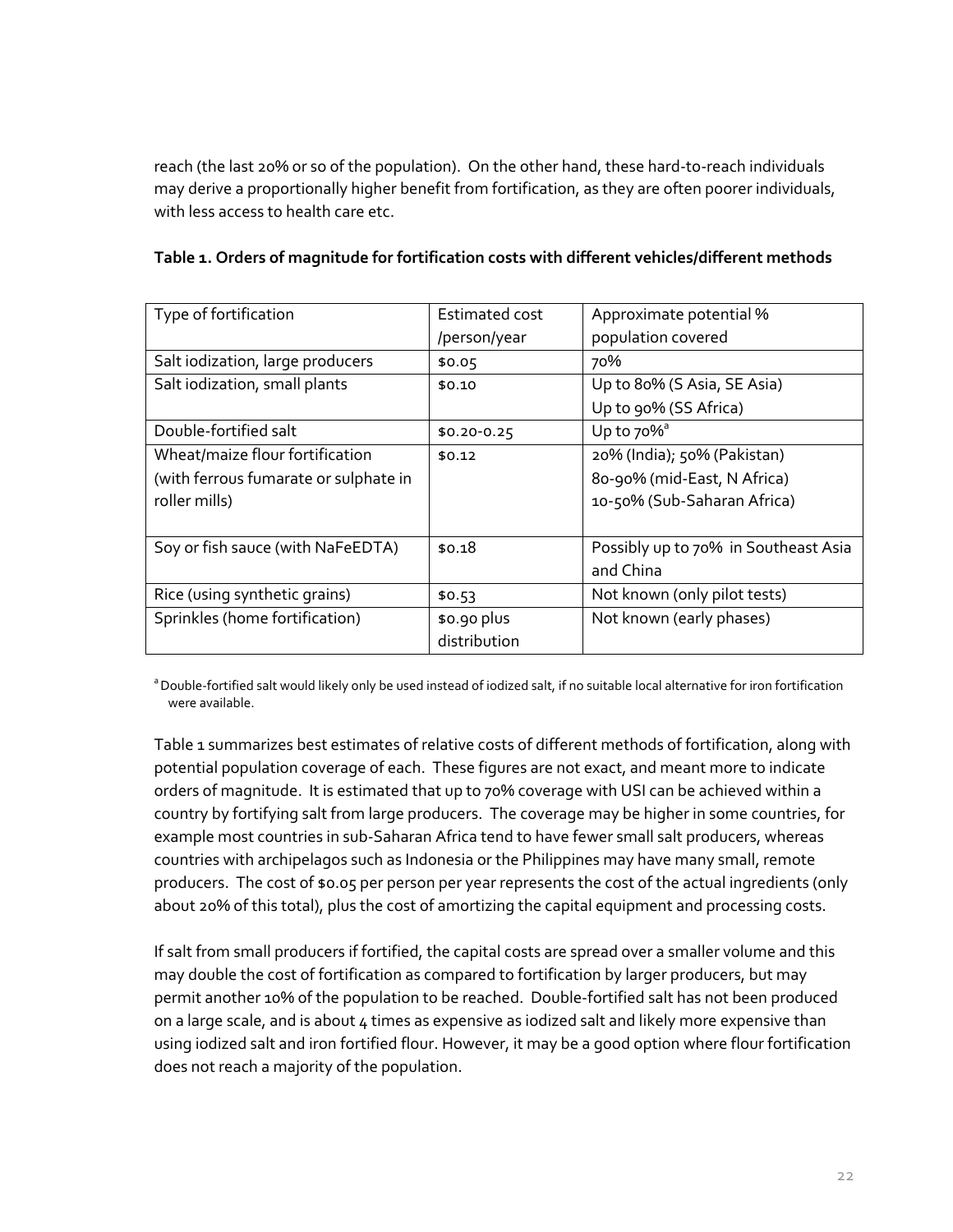For iron fortification, the cost of the ingredients is again very small, and it is processing and capital costs which increase it to around \$0.12 per person per year. Again, this is for large (roller) mills, for both wheat and maize. There have not been many attempts to fortify in smaller mills: this would only become a priority once all large mills have implemented fortification. (It is technically feasible, for example there have been efforts to do local fortification of flour in refugee camps and villages in Africa and Nepal). Coverage therefore depends on the proportion of the population consuming wheat or maize flour, as well as the proportion of this flour being processed in roller mills.

The coverage estimates therefore very considerably by country and region. In India, the low coverage is related to the low proportion of flour produced in roller mills (only around 20%), and also probably only half the population consumes wheat flour (rice is the preferred staple in South India). In Pakistan, the proportion consuming wheat is much higher, and around 50% of production goes through large mills. In sub‐Saharan Africa, there is considerable variability by country. Wheat flour is predominantly imported (Tanzania does produce wheat) and processed in large mills, but only a minority of the population consumes wheat products in most countries. Maize flour is the major staple in much of Eastern and Southern Africa, but in most countries a minority of production goes through roller mills. South Africa has probably the highest proportion of flour from roller mills in the region. In West and Central Africa, there is an even greater diversity of staples including rice, cassava, millet, sorghum, plantains, etc. as well as flour, rendering it harder to cover the population with flour fortification alone. However, it remains a high priority to commence fortification in Africa. As the populations urbanize, an increasing proportion of flour passes through roller mills, and consumption of wheat rises.

The estimates for coverage with fortified condiments are speculative, since these fortified products are in early stages of adoption, and the same is true for home fortification.

| Micronutrient   Numbers |            | Solution     | Benefit:cost | Cost/      | Benefits/  |
|-------------------------|------------|--------------|--------------|------------|------------|
| Fortification           | Affected   | cost/person/ | Ratio used   | Year       | Year       |
|                         | (millions) | Year         |              | (millions) | (millions) |
| Salt iodization         | 380        | \$0.05       | 30:1         | \$19       | \$570      |
| Flour                   | 1,390      | \$0.12       | 8:1          | \$167      | \$1,336    |
| fortification           |            |              |              |            |            |

## **Table 2: Ballpark estimates of annual costs and benefits of scaling up fortification to reach 80% of population with salt and 50% with flour, South Asia and sub‐Saharan Africa\***

**\***Source: Horton, Alderman and Rivera, 2008. For flour fortification, reaching 50% of population with fortified wheat/maize flour is optimistic with current share of large scale (roller) mills, but increasing proportions of flour will be milled in such mills in the next 5‐10 years; there is also potential for fortification of condiments with iron at a cost not too much higher than flour fortification.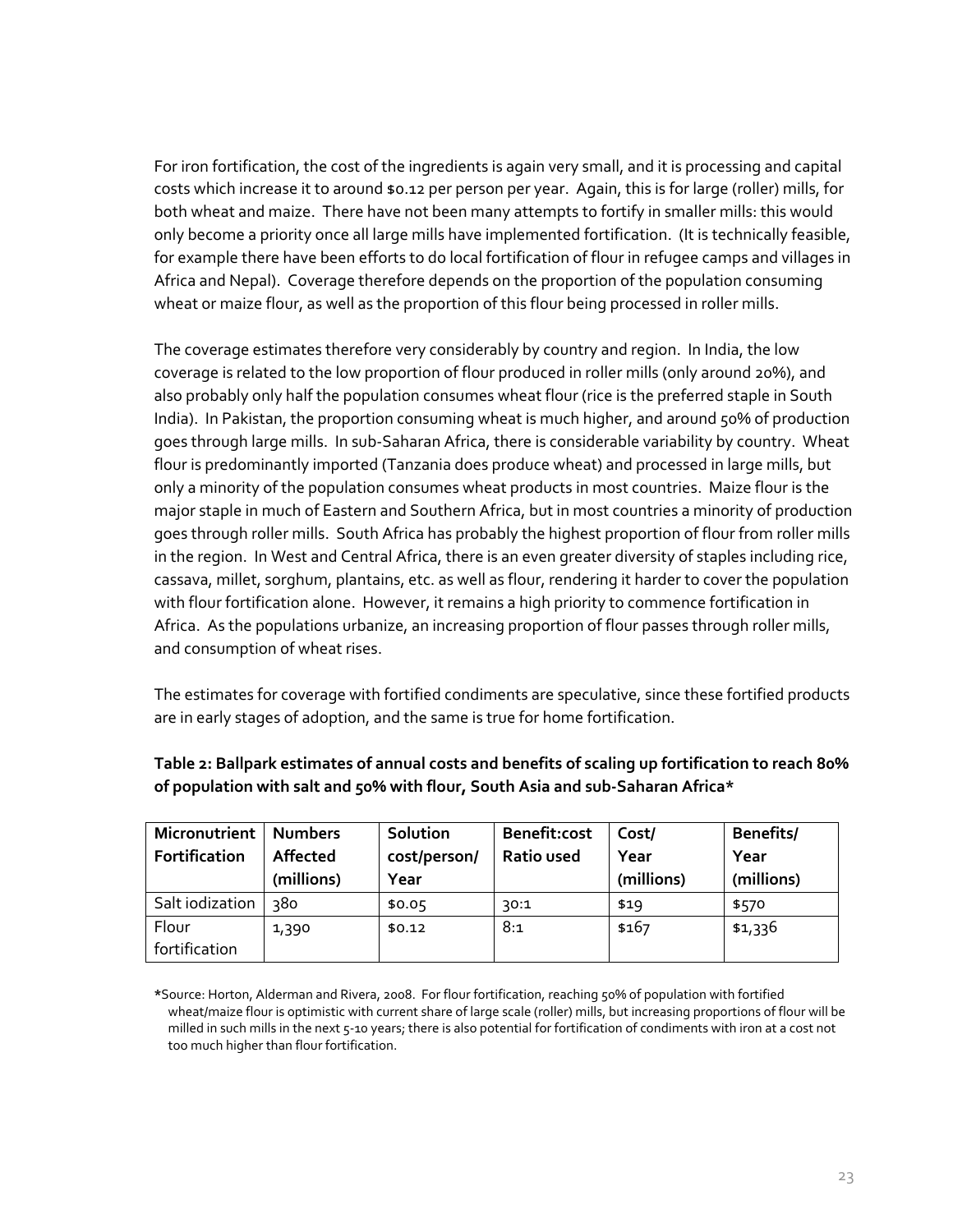Table 2 shows the annual costs and benefits of scaling up fortification with iodine and with iron, moving up from existing levels of around 70% (iodine) and negligible (iron). The large part of these costs will be borne by consumers. There are however additional one‐time costs (not included in the table) covered by international aid, and by national governments. These cover costs such as social marketing, changing legislation, setting up monitoring capability, technical support, mobilization of industry, etc. Exact figures are not available, but estimates suggest that USI over the period 1990‐2008, during which coverage in developing countries increased from negligible to 70%, cost approximately \$350m (and is projected to require another \$200m to reach the USI goal of 90% coverage) (Venkatesh Mannar: author's estimate). If these costs are amortized over the many years when fortification will continue, they do not increase the annual costs substantially.

For flour fortification, the estimated cost of moving from current coverage levels (where around 30% of flour from large mills is fortified worldwide) to the Flour Fortification Initiative goal (80% of maize and wheat flour from large commercial mills is fortified worldwide), is around \$300m in onetime funding (in addition to the annual costs above: Venkatesh Mannar – author's estimate). For sub‐Saharan Africa and South Asia where coverage lags that of many other regions, that will translate to an increase in population coverage from negligible to 50%.

# 4 CONCLUSIONS

Fortification of salt with iodine, and of flour (and some other foods) with iron, are high priority interventions to improve health in developing countries. These improvements in turn have large payoffs in terms of improved cognition and productivity. Salt iodization has been a major international success since the USI goal was set in the early 1990's. Since coverage levels are now at 70%, continuing to increase coverage is more challenging, since it involves countries where conditions for government action are more difficult, or countries which have slid back in their commitment, and as reaching the "harder-to-reach" within countries (more remote populations, smaller producers). The success with salt iodization is instructive for other micronutrient interventions. The additional international investment required (estimated at \$200m one-timeonly) is very worthwhile, since the programs once established can be sustained domestically (usually the very modest recurrent costs can be passed on to consumers).

Flour fortification with iron is at an earlier stage in the developing countries. The Flour Fortification Initiative reports that currently 30% of flour from large mills is fortified with iron, as compared to the goal of 80%, and there is considerable energy being devoted to progressing towards the goal. Even once this goal is achieved, further efforts will be necessary to fortify alternative foods (for example condiments in some rice‐consuming countries, double‐fortified salt, etc), and likely the proportion of flour fortified in roller mills will increase with development. The estimated international contribution required (\$300m one‐time‐only) is also very worthwhile when compared to the health and productivity benefits which can be sustained.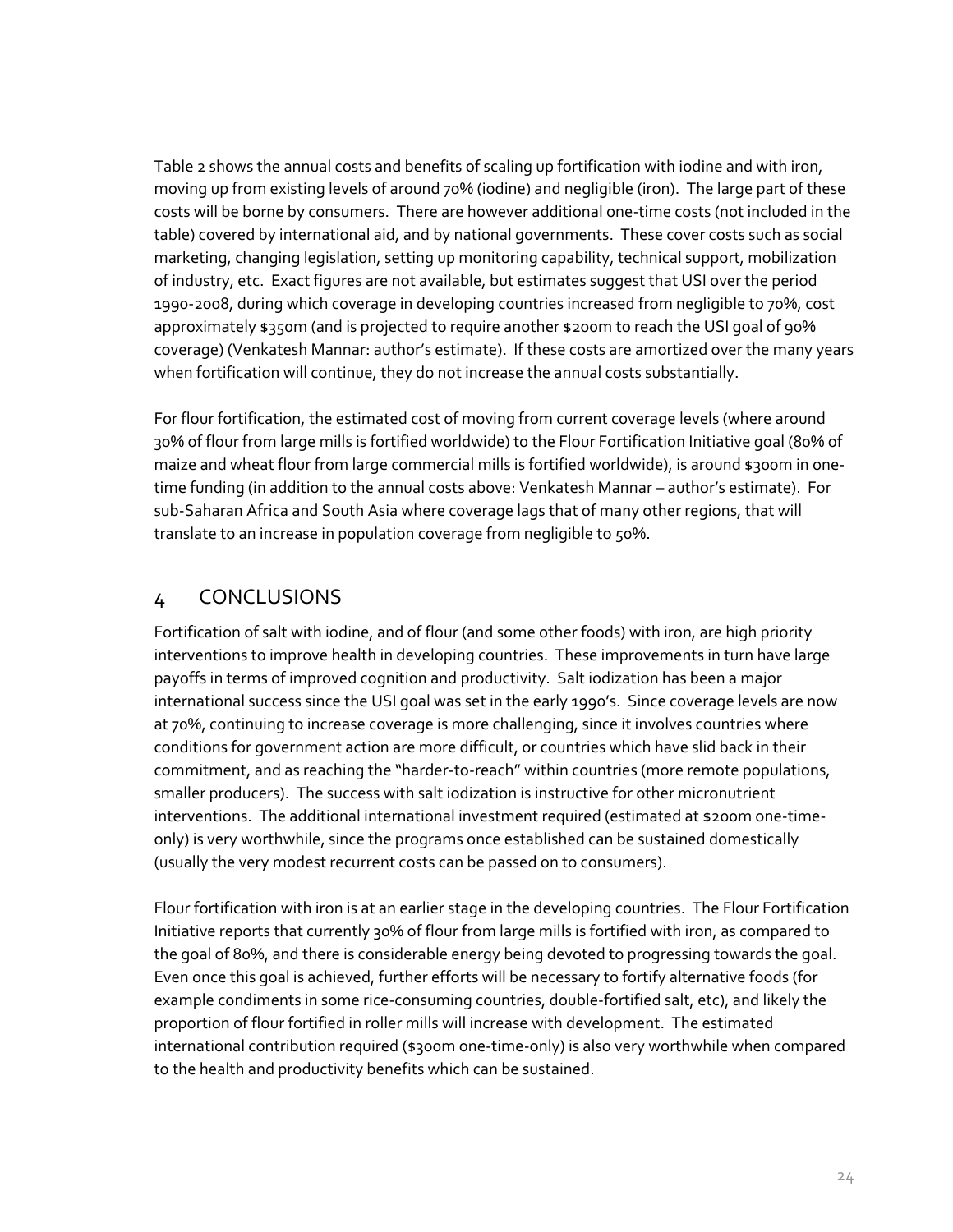# **REFERENCES**

Andersson, M., B. de Benoist, I Darnton‐Hill and F. Delange (eds.). Iodine deficiency in Europe: a continuing public health problem. Geneva: WHO/UNICEF, 2007

Black, R.E.,L.H. Allen, Z.A. Bhutta, L.E.Caulfield, M. de Onis, M. Essati, C. Mathers, J. Rivera. Maternal and child undernutrition: global and regional exposures and health consequences. *Lancet* 371, 243‐260, 2008

Bobonis, G., E. Miguel and C. Puri‐Sharma. Anemia and school participation. *Journal of Human Resources* 41: 692‐721, 2006.

De Benoist, B., M. Andersson, I. Egli, B. Takkouche and H. Allen (eds.). Iodine status worldwide: WHO Global Database on iodine deficiency. Geneva: WHO, 2004

De Benoist, B., E. McLean, I. Egli, and M. Cogswell, M (eds.). Worldwide prevalence of anaemia 1993–2005: WHO Global Database on Anaemia. Geneva: WHO, 2008; Available at http://whqlibdoc.who.int/publications/2008/9789241596657\_eng.pdf (accessed Sept 17, 2008)

Fiedler, J.L., T. Sanghvi, M. Saunders. A review of the micronutrient intervention cost literature: program design and policy lessons. *International Journal of Health Planning and Management*, 2008. Doi:10.1002/hpm.928

Flour Fortification Initiative. Global Update. Presentation Minneapolis, September 10 2008a.

Flour Fortification Initiative. Summary Report: Second Technical Workshop on Wheat Flour Fortification ‐ Practical Recommendations for National Application, 2008b. http://www.sph.emory.edu/wheatflour/atlanta08/Atlanta\_Summary\_Report\_Oct%207.pdf (accessed on Oct

15, 2008)

Flour Fortification Initiative. Wheat Flour Fortification: Current Knowledge and Practical Applications; Summary report of an international technical workshop, Cuernavaca, Mexico, December 2004, Atlanta, GA, 2004

Gautam, K.C. Global Progress in Addressing Iodine Deficiency through Universal Salt Iodization: The making of a global Public Health Success Story – The Second Decade (1995‐2007); SCN News, No 35, 2007, United Nations Standing Committee on Nutrition, Geneva.

Horton, S., H. Alderman and J. Rivera. Hunger and Malnutrition. Copenhagen Consensus 2008 Challenge Paper, draft, July 2008. Available at http://www.copenhagenconsensus.com

Horton, S. and J. Ross. The economics of iron deficiency. *Food Policy* 28(1), 51‐75, 2003. See also Horton, S. and J. Ross, 2006. Corrigendum. *Food Policy* 32, 141‐143

Layrisse, M., J.F. Chaves, V. Bosch, E. Tropper, B. Bastardo and E. Gonzalez. Early response to the effect of iron fortification in the Venezuelan population. American Journal of Clinical Nutrition, 64, 903‐907, 2006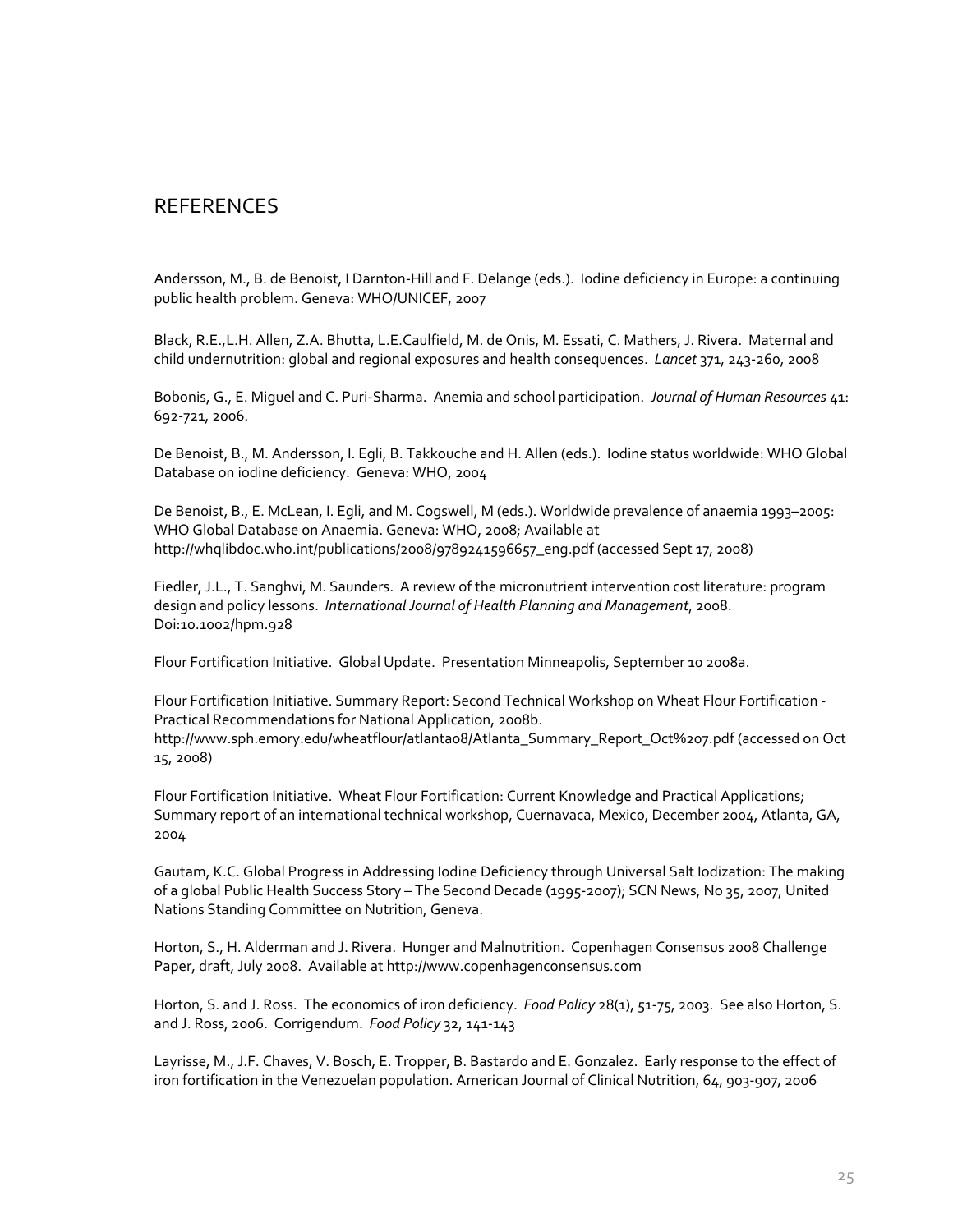Leroy J.L., A. García‐Guerra, R. García, C. Dominguez, J. Rivera and L. M. Neufeld. The *Oportunidades* Program Increases the Linear Growth of Children Enrolled at Young Ages in Urban Mexico. J. Nutr. 138:793‐ 798, 2008

Lozoff, B., E. Jimenez and J.B. Smith 2006. Double burden of iron deficiency in infancy and low socio‐ economic status: a longitudinal analysis of cognitive test scores to 19 years. *Arch Pediatr Adolesc Med* 160(11), 1108‐13

Mannar V. M.G. Eliminating iodine deficiency: Learning from an untold public health success story. Editorial; SCN News, No 35, United Nations Standing Committee on Nutrition, Geneva, 2007

Micronutrient Initiative. Annual Report 2006‐07. Ottawa: Micronutrient Initiative, 2007

MI WHO‐EMRO, 2006. Review of Efforts to Fortify Wheat Flour to Address Iron and Folic Acid Deficiencies in the Eastern Mediterranean Region during 1995 – 2005 (draft, mimeo)

Ranganathan, S. Fortification of salt with iron: Use of Polyphosphate stabilizers. Food Chemistry 45:263‐267, 1992

UNICEF. Sustainable elimination of Iodine Deficiency. New York: UNICEF, 2008.

UNICEF Global Unified Matrix Database, 2005. Available at http://206.191.51.240/Data3.html (accessed Sept 16 2008)

Wang J., M. Harris, B. Amos, M. Li, X. Wang, J. Zhang, and J. Chen. A ten year review of the iodine deficiency disorders program of the People's Republic of China. *J Public Health Policy* 18: 219‐41, 1997

World Health Assembly Press Release WHA17, 1999. Available at http://www.who.int/inf‐pr‐1999/en/pr99‐ wha17.html

World Health Organization (WHO). WHO Global Database on Anemia, 2008, last updated 2008‐01‐02. Available at http://who.int/vmnis/anaemia/data/database/countries/chl\_ida.pdf (accessed Oct 16 2008)

World Health Organization (WHO). Salt as a vehicle for fortification: Report of a WHO Expert Consultation, Luxembourg 21‐22 March 2007. WHO: Geneva, 2007

Zimmermann, M.B., Jooste, P.L. and Pandav, C.S 2008. Iodine‐deficiency disorders, Lancet, Aug 2008, published online. Available at http://download.thelancet.com/pdfs/journals/0140‐ 6736/PIIS0140673608610053.pdf, Accessed on September 17, 2008